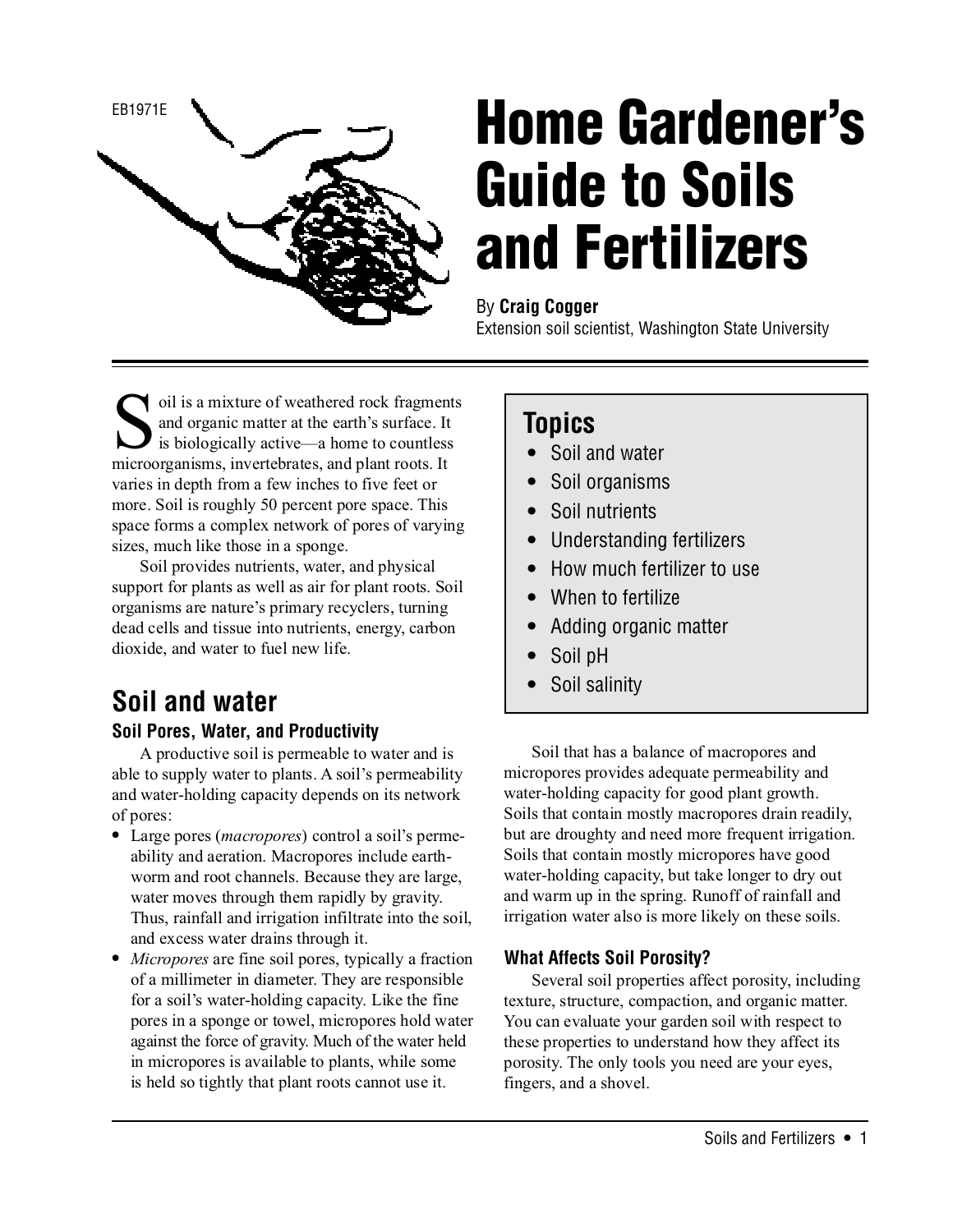### **Soil texture**

Texture describes how coarse or fine a soil is. The coarsest soil particles are sand. They are visible to the eye and give soil a gritty feel. Silt particles are smaller than sand—about the size of individual particles of white flour. They give soil a smooth, floury feel. On close inspection, sand and silt particles look like miniature rocks.

Clay particles are the smallest—about the size of bacteria and viruses—and can be seen only with a microscope. They typically have a flat shape, similar to a sheet of mica. Soils rich in clay feel very hard when dry, but are easily shaped and molded when moist.

Although all of these particles seem small, the relative difference in their sizes is quite large. If a typical clay particle were the size of a penny, a sand particle would be as large as a house.

Soil texture directly affects porosity. Pores between sand particles tend to be large, while those between silt and clay particles tend to be small. Thus, sandy soils contain mostly macropores and usually have rapid permeability but limited waterholding capacity. Micropores predominate in soils containing mostly silt and clay, creating high waterholding capacity, but reducing permeability.

Particle size also affects the surface area in a volume of soil. Surface area is important because surfaces are the most active part of the soil. They hold plant nutrients, bind contaminants, and provide a home for microorganisms. Clay particles have a large surface area relative to their volume, and a small amount of clay makes a large contribution to a soil's surface area.



(<0.002–0.05 mm

(<0.002 mm diameter)

Many soils contain coarse fragments, such as gravel and rocks. Coarse fragments do not contribute to a soil's productivity and can be a nuisance when you are digging. Don't feel compelled to remove

to moderate permeability.

them all from your garden, however. Coarse fragments aren't harmful, and your time is better spent doing other gardening tasks. The only time rocks are a problem is when you have nothing but rocks on your land. Then, water and nutrient-holding capacities are so low that it is difficult to grow healthy plants.

Nearly all soils contain a mixture of particle sizes and have a pore network containing a mixture of pore sizes. A soil with roughly equal influence from sand, silt, and clay particles is called a loam. Loams usually make good agricultural and garden soils because they have a balance of macropores and micropores. Thus, they usually have good water-holding capacity and moderate permeability. A sandy loam is similar to a loam, except that it contains more sand. It feels gritty, yet has enough silt and clay to hold together in your hand. Sandy loams usually have low to moderate water-holding capacity and good permeability. Silt loams are richer in silt and feel smooth rather than gritty. They are pliable when moist, but not very sticky. Silt loams usually have high water-holding capacity and low

Clays and clay loams are very hard when dry,

Almost any texture of soil can be suitable for gardening, as long as you are aware of its limitations and adjust your management to compensate. Clay soils hold a lot of water, but are hard to dig and dry slowly in the spring. Sandy soils need more frequent watering and lighter, more frequent fertilization, but you can plant them earlier in the spring. All soils can benefit from additions of organic matter, as described below under "Adding Organic Matter."

sticky when wet, and can be molded into wires and ribbons when moist. They generally have high water-holding capacity and low permeability.

#### **Soil Structure**

Individual particles of sand, silt, and clay tend to cluster and bind together, forming aggregates called peds, which provide structure to a soil. Dig up a piece of grass sod and examine the soil around the roots. The granules of soil clinging to the roots Shapes of soil particles are examples of peds. They contain sand, silt, clay,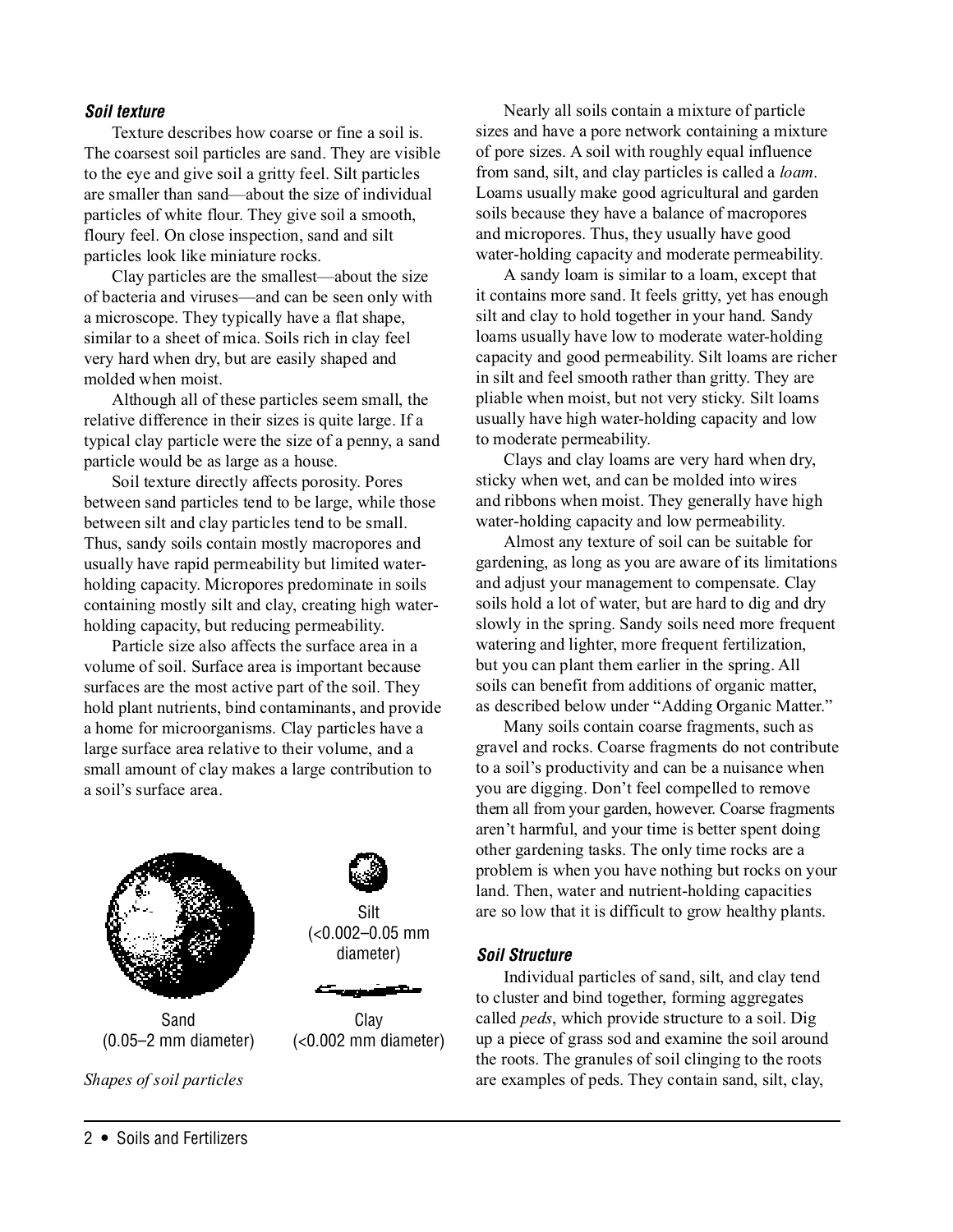

Percentages of clay, silt, and sand in the basic soil textural classes

and organic matter. Aggregation is a natural process caused largely by biological activity such as earthworms burrowing, root growth, and microbial action. Soil organic matter is an important binding agent that stabilizes and strengthens peds.

The spaces between peds are a soil's macropores, which improve permeability, drainage, and recharge of air into the soil profile. The pores within peds are predominantly micropores, contributing to the soil's water-holding capacity. A well-structured soil is like a sponge, allowing water to enter and soak into the micropores and letting excess water drain downward through the macropores. Good structure is especially important in medium- to finetextured soils, because it increases the soil's macroporosity, thus improving permeability and drainage.

#### **Compaction and Loss of Structure**

Soil structure is fragile and can be damaged or destroyed by compaction, excessive tillage, or tillage when the soil is too wet. Loss of organic matter also weakens structure. Compaction squeezes macropores into micropores and creates horizontal aggregates that resist root penetration and water movement. Compaction often occurs during site preparation or house construction, creating a difficult environment for establishing plants. Protect your soil from compaction by avoiding unnecessary foot or machine traffic.

Tilling when soil is too wet also damages soil structure. If you can mold a piece of soil into a wire or worm in your hand, it is too wet to till. If the soil crumbles when you try to mold it, it is dry enough to till.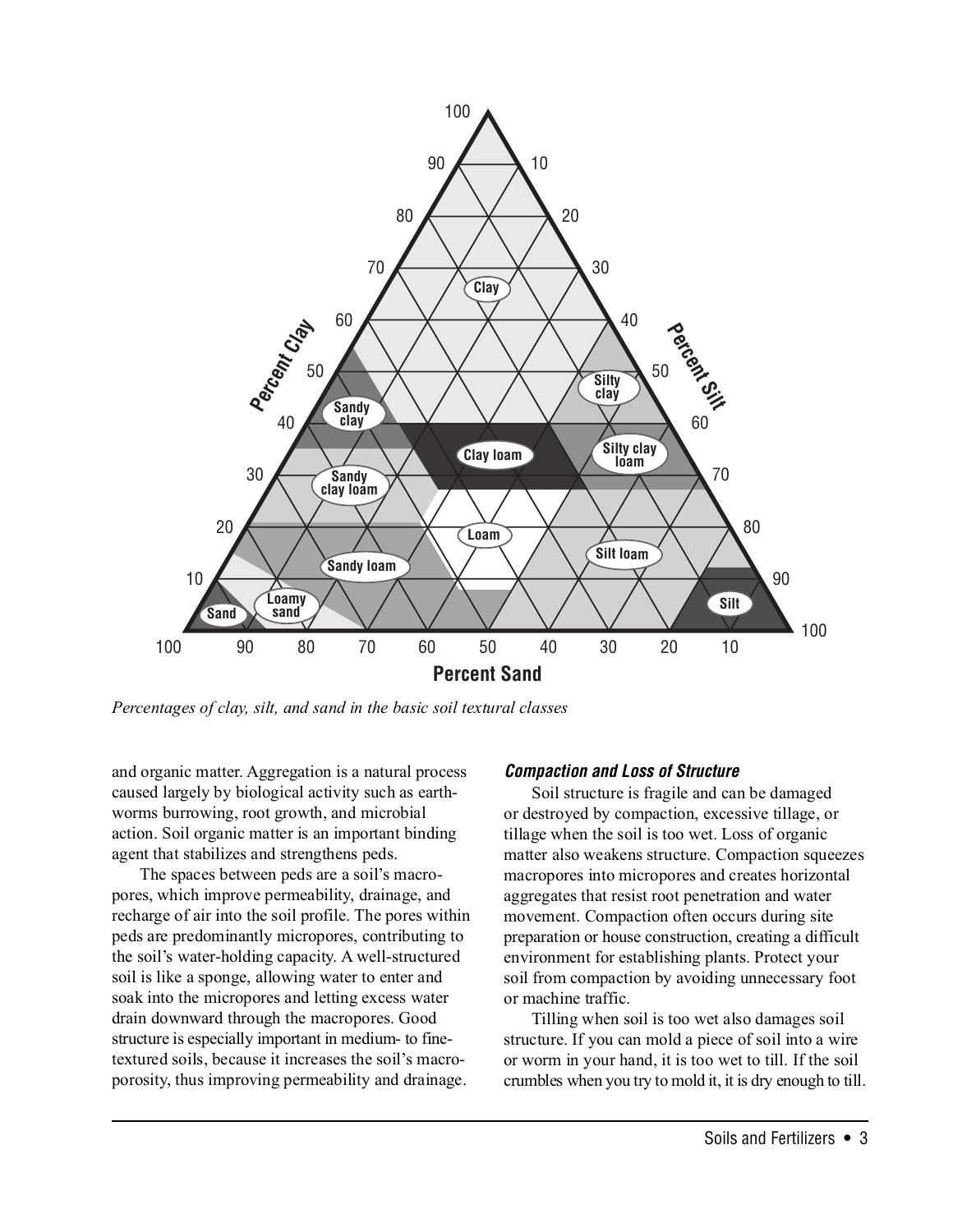

Compacted soil resists root penetration and water movement.

Structural damage caused by human activity usually is most severe within the top foot of soil and can be overcome by proper soil management. In some soils, there is deeper compaction resulting from pressure from ancient glaciers. Glacially compacted subsoils (a type of hardpan) are common in the Puget Sound area, where the compacted layer often begins 18 to 36 inches below the soil surface. Where the land surface has been cut, leveled, or shaped for development, the compacted layer may be much closer to the surface. This layer looks like concrete and is so dense and thick that it is nearly impossible to work with. If your garden has a glacially compacted layer close to the soil surface, consider using raised beds to increase soil depth.

### **Organic Matter**

Adding organic matter is the best way to improve the environment for plants in nearly all soils. Organic matter helps build and stabilize soil structure in fine-textured and compacted soils, thus improving permeability and aeration and reducing the risk of runoff and erosion. When organic matter decomposes, it forms humus,

which acts as a natural glue to bind and strengthen soil aggregates. Organic matter also helps sandy soils hold water and nutrients. See "Adding Organic Matter" later in this chapter for information on amending soil with organic matter.

### **Slope, Aspect, Depth, and Water**

Slope, aspect (direction of exposure), and soil depth affect water availability and use in a soil. Choose plants that are best suited to conditions on your property. Ridgetops and sideslopes tend to shed water, while soils at the bottoms of slopes and in low areas collect water. Often, soils that collect water have high winter water tables, which can affect the health of some plants. Soils on ridgetops are more likely to be droughty.

Site aspect also is important. South- and southwest-facing exposures collect the most heat and use the most water.

Soil depth also affects water availability by determining the rooting zone. Soil depth is limited by compacted, cemented, or gravelly layers, or by bedrock. A shallow soil has less available water simply because the soil volume available to roots is smaller. Dig below the topsoil in your garden. The deeper you can dig before hitting a restrictive layer, the greater the soil volume for holding water.

### **Water Management in Your Garden Soils and Irrigation**

Most gardens in the Northwest require summer irrigation. The need for irrigation varies, depending on soil water-holding capacity, weather, site aspect, the plants grown, and their growth stage. In most cases, the goal of irrigation is to recharge the available water in the top foot or so of soil. For sandy



Ridgetops and slopes tend to shed water, while soils at the bottoms of slopes and in low areas collect water.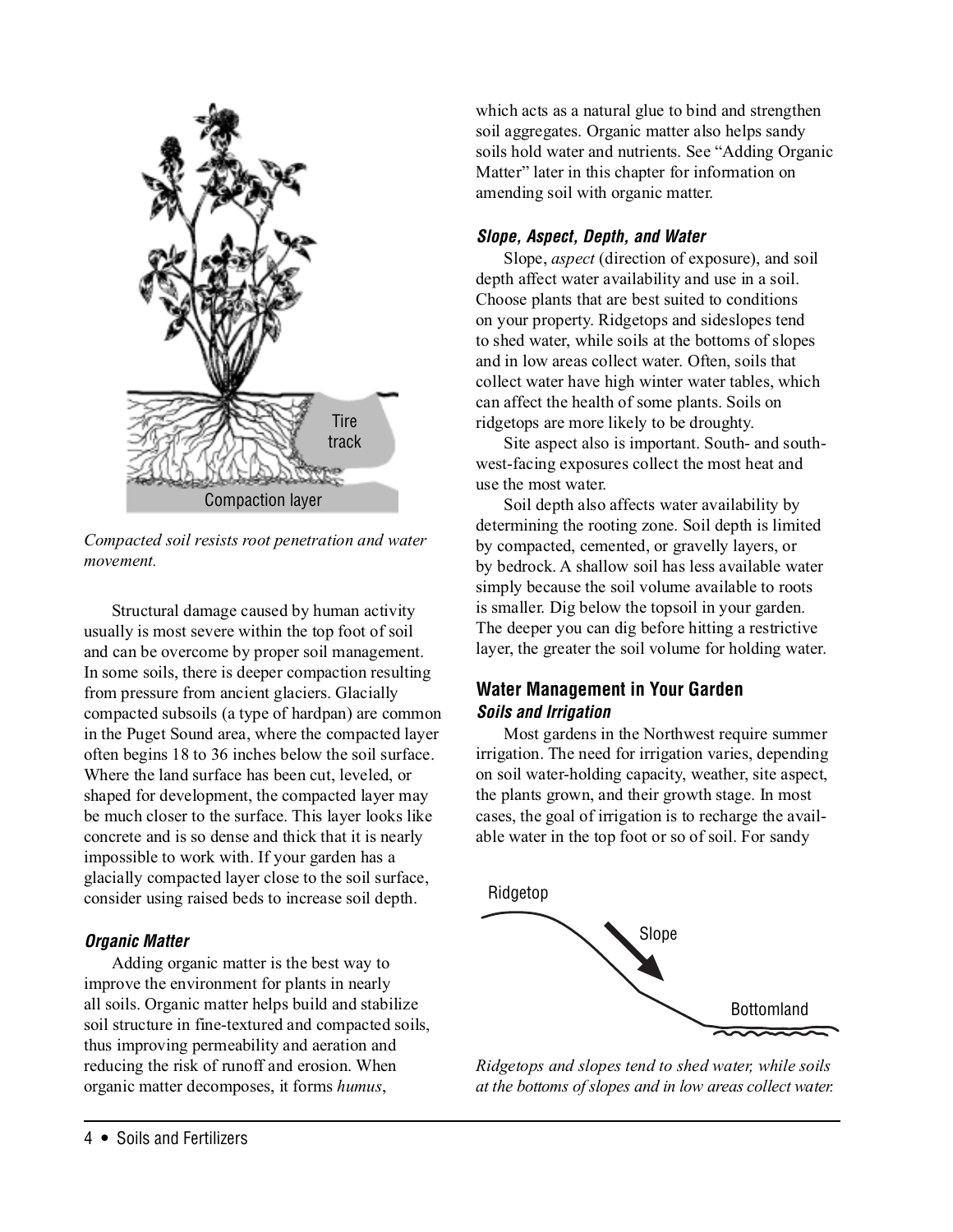soil, 1 inch of irrigation water is all you need. Any more will leach (move downward) through the root zone, carrying nutrients with it. A silt loam or clay soil can hold more than 2 inches of water, but you may need to irrigate more slowly to prevent runoff.

### **Wet Soils**

If your soil stays wet in the spring, you will have to delay tilling and planting. Working wet soil can damage its structure, and seeds are less likely to germinate in cold, wet soil.

Some plants don't grow well in wet soil. Raspberries, for example, often become infected by root diseases in wet soil and lose vigor and productivity.

A soil's color gives clues to its tendency to stay wet. If subsoil is brown or reddish, the soil probably is well drained and has few wetness problems. Gray subsoils, especially those with brightly colored mottles, often are wet. If your soil is gray and mottled directly beneath the topsoil, it probably is saturated during the wet season.

Sometimes, simple actions can reduce soil wetness problems. For example:

- Divert runoff from roof drains away from your garden.
- Avoid plants that perform poorly in wet conditions.
- **•** Use raised beds for perennials that require well-drained soil and for early-season vegetables.
- **•** Investigate whether a drain on a slope will remove excess water in your situation. Installing drainage can be expensive, however. When considering drainage, make sure there is a place to drain the water. Check with local regulatory agencies to see whether there are restrictions on the project.

# **Soil organisms**

Soil abounds with life. Besides the plant roots, earthworms, insects, and other creatures you can see, soil is home to an abundant and diverse population of microorganisms. A single gram of topsoil (about 1 /4 teaspoon) can contain as many as a billion microorganisms (Table 1). Microorganisms are most abundant in the rhizosphere—the thin layer of soil surrounding plant roots.

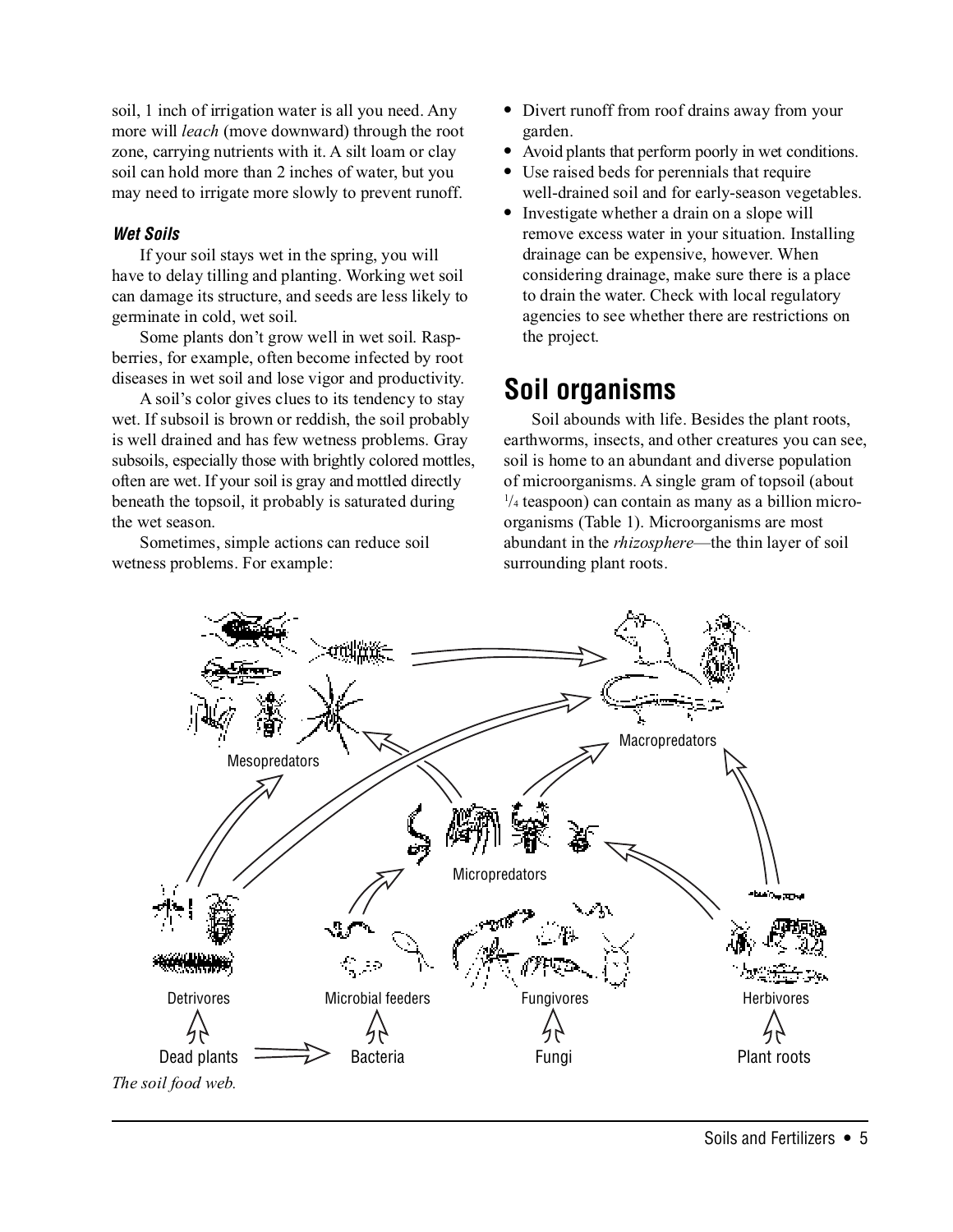### **Table 1.—Approximate abundance of micro-organisms in agricultural topsoil**

| Number per gram           |
|---------------------------|
| (dry weight basis)        |
| 100 million to 1 billion  |
| 10 million to 100 million |
| $100,000$ to 1 million    |
| 10,000 to 100,000         |
| 10,000 to 100,000         |
| 10 to 100                 |
|                           |

The main function of soil organisms is to break down the remains of plants and other organisms. This process releases energy, nutrients, and carbon dioxide, and creates soil organic matter.

Organisms ranging from tiny bacteria to insects and earthworms take part in a complex soil food web. Mammals such as moles and voles (meadow mice) also are part of the food web, feeding on insects and earthworms.

Some soil organisms play other beneficial roles. Mycorrhizae are fungi that infect plant roots and increase their ability to take up nutrients from the soil. Rhizobia bacteria are responsible for converting atmospheric nitrogen to plant-available forms, a process known as nitrogen fixation. Earthworms mix large volumes of soil and create macropore channels that improve permeability and aeration.

Not all soil organisms are beneficial. Some are pathogens, which cause diseases such as root rot of



Earthworm channels create macropores, which improve a soil's permeability and aeration.

raspberries and scab on potatoes. Moles can damage crops and lawns, and slugs are a serious pest in many Northwest gardens.

The activity of soil organisms depends on soil moisture and temperature as well as on the soil's organic matter content. Microorganisms are most active between 70º and 100ºF, while earthworms are most active and abundant at about 50ºF. Most organisms prefer moist soil. Because organic matter is at the base of the soil food web, soils with more organic matter tend to have more organisms.

The relationships between gardening practices, microbial populations, and soil quality are complex and often poorly understood. Almost all gardening activities—including tillage; the use of fertilizers, manures, and pesticides; and the choice of crop rotations—affect the population and diversity of soil organisms. For example, amending soils with organic matter, returning crop residues to the soil, and rotating plantings tend to increase the number and diversity of beneficial organisms.

### **Soil nutrients**

Soil supplies 13 essential plant nutrients. Each nutrient plays one or more specific roles in plants. Nitrogen, for example, is a component of chlorophyll, amino acids, proteins, DNA, and many plant hormones. It plays a vital role in nearly all aspects of plant growth and development, and plants need a large amount of nitrogen to grow well. In contrast, plants need only a tiny amount of molybdenum, which is involved in the functioning of only a few plant enzymes. Molybdenum nonetheless is essential, and plant growth is disrupted if it is deficient. Plants also require carbon, hydrogen, and oxygen, which they derive from water and air.

A soil nutrient is classified as a primary nutrient, secondary nutrient, or micronutrient, based on the amount needed by plants (Table 2). If a soil's nutrient supply is deficient, fertilizers can provide the additional nutrients needed for healthy plant growth.

### **Nutrient Deficiencies**

The most common nutrient deficiencies are for the primary nutrients—N, P, and K—that are in largest demand by plants. Nearly all soils lack enough available N for ideal plant growth.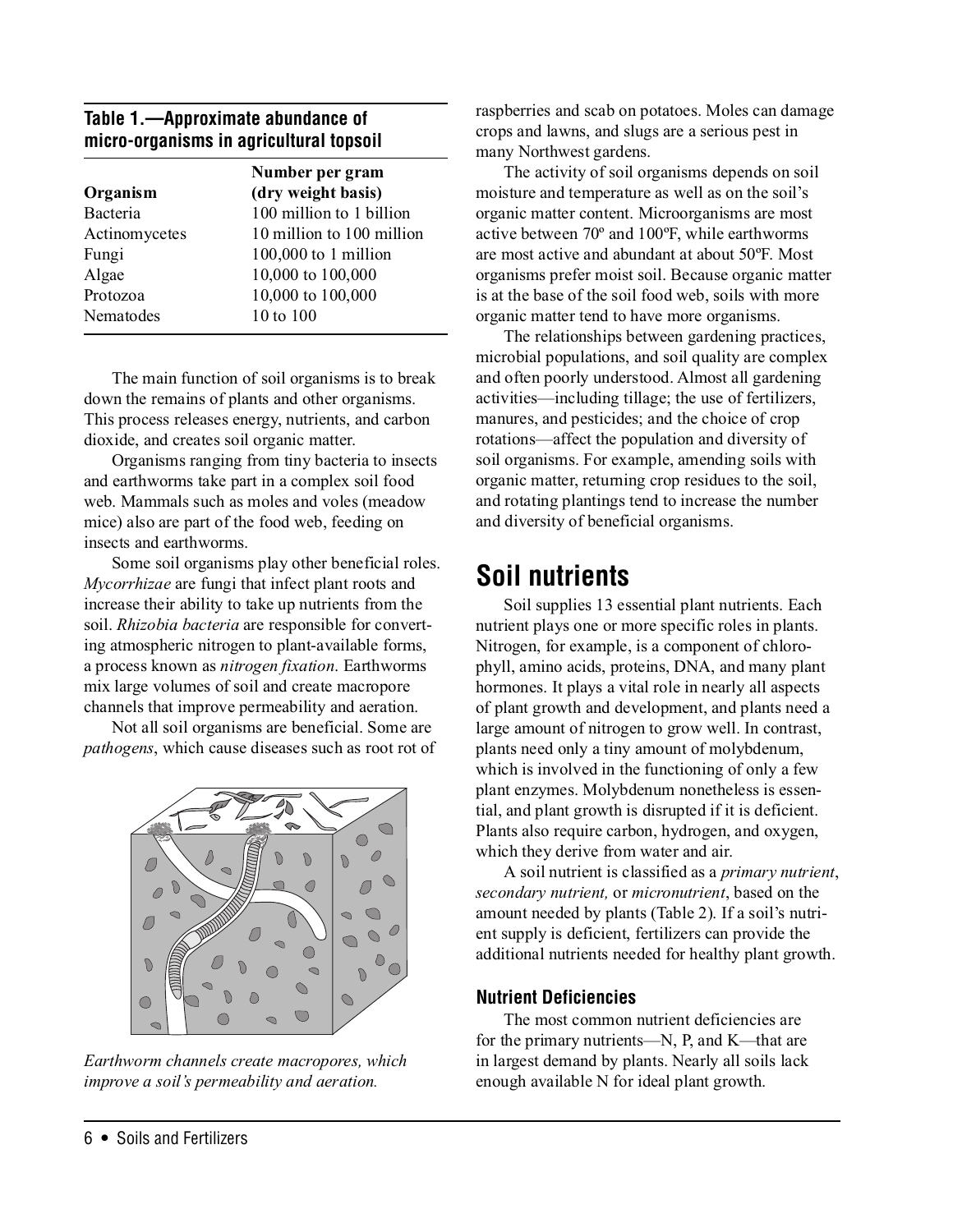#### **Table 2.—Essential plant nutrients**

| Name                       | <b>Chemical symbol</b> |
|----------------------------|------------------------|
| <b>Primary nutrients</b>   |                        |
| Nitrogen                   | N                      |
| Phosphorus                 | P                      |
| Potassium                  | K                      |
| <b>Secondary nutrients</b> |                        |
| Sulfur                     | S                      |
| Calcium                    | Ca                     |
| Magnesium                  | Mg                     |
| <b>Micronutrients</b>      |                        |
| Zinc                       | Zn                     |
| Iron                       | Fe                     |
| Copper                     | Cu                     |
| Manganese                  | Mn                     |
| <b>Boron</b>               | B                      |
| Molybdenum                 | Mo                     |
| Chlorine                   | Сl                     |

Secondary nutrients also are deficient in some soils in the Pacific Northwest. Sulfur deficiencies are common west of the Cascades. Calcium and magnesium may be deficient in acid soils, also typically west of the Cascades.

Except for boron and zinc, micronutrients rarely are deficient in the Northwest. Boron deficiencies occur most often west of the Cascades, particularly in root crops, brassica crops (e.g., broccoli), and caneberries (e.g., raspberries). Zinc deficiency usually is associated with high pH soils and most often affects tree fruits.

Each nutrient deficiency causes characteristic symptoms. In addition, affected plants grow more slowly, yield less, and are less healthy than plants with adequate levels of nutrients.

#### **Excess Nutrients**

Excess nutrients can be a problem for plants and the environment. Excesses usually result because too much of a nutrient is applied or because a nutrient is applied at the wrong time.

Too much boron is toxic to plants. Too much nitrogen can lead to excessive foliage production, increasing the risk of disease; wind damage; and delayed flowering, fruiting, and dormancy. Available nitrogen left in the soil at the end of the growing

season can leach into groundwater and threaten drinking water quality.

The key to applying fertilizers is to meet plant needs without creating excesses that can harm plants or the environment.

### **Nutrient Availability to Plants**

Plants can take up only nutrients that are in solution (dissolved in soil water). Most soil nutrients are not in solution; they are tied up in soil mineral and organic matter in insoluble forms. These nutrients become available to plants only after they are converted to soluble forms and dissolve into the soil solution.

This process occurs through weathering of mineral matter and biological decomposition of organic matter. Weathering of mineral matter is a very slow process that releases small amounts of nutrients each year. The rate of nutrient release from soil organic matter is somewhat faster and depends on the amount of biological activity in the soil.

Nutrient release from soil organic matter is fastest in warm, moist soil and nearly nonexistent in cold or dry soil. Thus, the seasonal pattern of nutrient release is similar to the pattern of nutrient uptake by plants. About 1 to 4 percent of the nutrients in soil organic matter are released in soluble form each year.

Soluble, available nutrients are in ionic form. An ion has either positive or negative charges. Positively charged ions are cations, and negatively charged ions are anions. Potassium, calcium, and magnesium are examples of cations. Chlorine is an example of an anion.

# **Micronutrients**

#### **Secondary Nutrients and Primary Nutrients**

Clay particles and soil organic matter have negative charges on their surfaces and can attract cations. They hold nutrient cations in a ready reserve form that can be released rapidly into soil solution to replace nutrients taken up by plant roots. This reserve supply of nutrients contributes to a soil's fertility. A soil's capacity to hold cations is called its cation exchange capacity or CEC.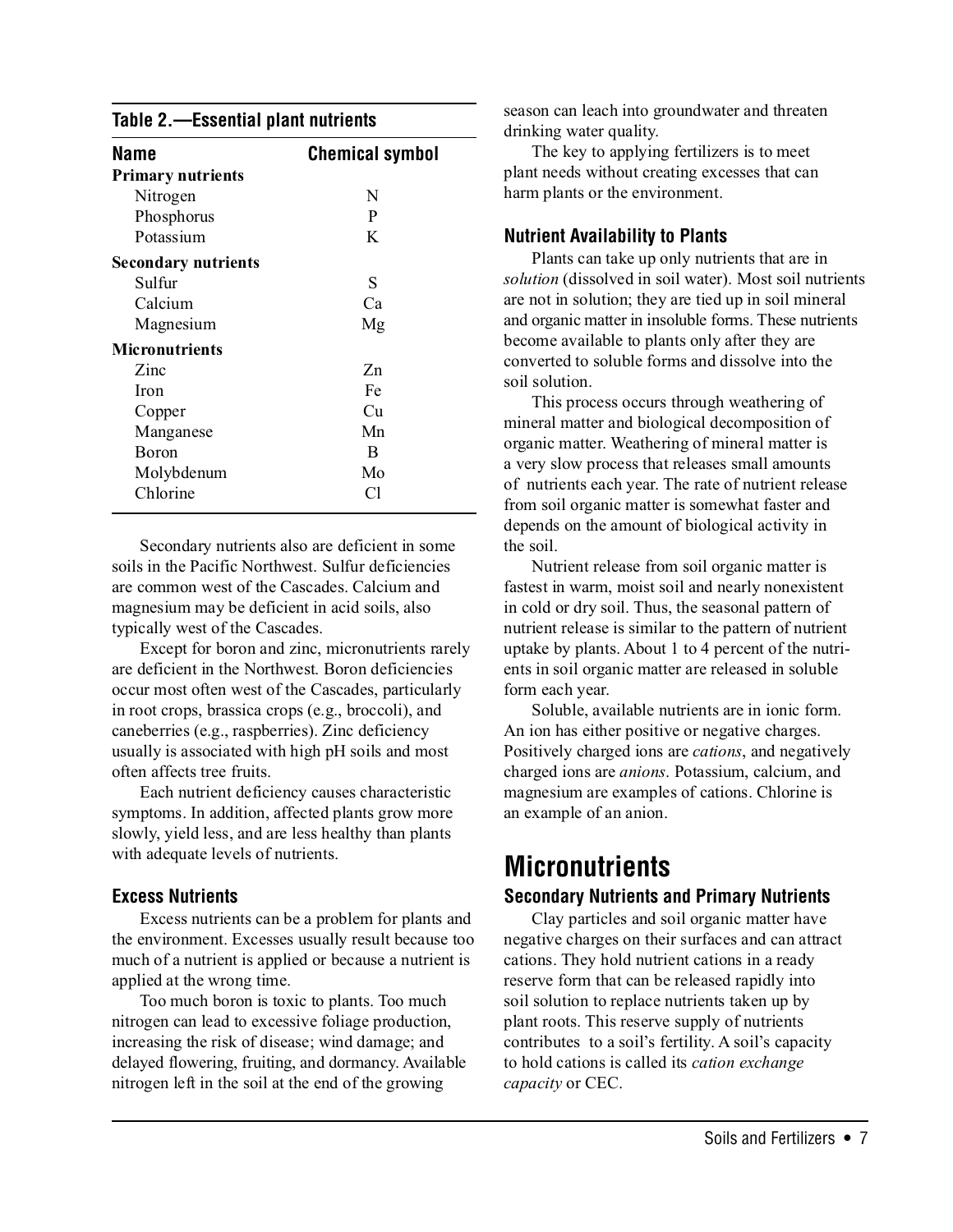### **The Nitrogen Cycle**

Managing nitrogen is a key part of growing a productive and environmentally friendly garden. Nitrogen is the nutrient needed in the largest amount by plants, but excess nitrogen can harm plants and degrade water quality. Understanding how the nitrogen cycle affects nitrogen availability can help you become a better nutrient manager.

Nitrogen is found in four different forms in the soil (Table 3). Only two of them—ammonium and nitrate—can be used directly by plants. Most nitrogen in soil is tied up in organic matter in forms such as humus and proteins. This organic nitrogen is not available to plants. As soil warms in the spring, soil microbes begin breaking down organic matter, releasing some of the nitrogen as ammonium  $(NH_4^+)$ . Ammonium is a soluble ion that is available to plants and soil microbes. When the soil is warm, a group of microbes called *nitrifiers* convert the ammonium to nitrate  $(NO_3^-)$ . Nitrate also is soluble and available to plants. The ammonium and nitrate ions released from soil organic matter are the same as the ammonium and nitrate contained in processed fertilizers.

### **Table 3.—Common forms of nitrogen in soil**

| Form of nitrogen      | <b>Characteristics</b>                                                                                                                                                 |
|-----------------------|------------------------------------------------------------------------------------------------------------------------------------------------------------------------|
| Organic N             | Primary form of N in soil.<br>Found in proteins, lignin,<br>amino acids, humus, etc.<br>Not available to plants.<br>Mineralized to ammonium<br>by soil microorganisms. |
| Ammonium N $(NH4+)$   | Inorganic, soluble form.<br>Available to plants.<br>Converted to nitrate by soil<br>microorganisms.                                                                    |
| Nitrate $(NO_3^-)$    | Inorganic, soluble form.<br>Available to plants. Can be<br>lost by leaching. Converted<br>to gases in wet soils.                                                       |
| Atmospheric N $(N_2)$ | Makes up about 80 percent<br>of the soil atmosphere.<br>Source of N for N-fixing<br>plants. Not available to<br>other plants.                                          |

Because nitrate has a negative charge, it is not held to the surface of clay or organic matter, so it can be lost readily by leaching. Nitrate remaining in the soil at the end of the growing season will leach during the fall and winter and may reach



groundwater, where it becomes a contaminant. In soils that are saturated during the wet season, soil microbes convert nitrate to nitrogen gases, which diffuse back into the atmosphere.

Ammonium and nitrate taken up by plants are converted back to organic forms in plant tissue. When plant residues are returned to the soil, they decompose, slowly releasing nitrogen back into available forms.

The nitrogen cycle is a leaky one, with losses to leaching and to the atmosphere. Harvesting crops also removes nitrogen. To maintain an adequate nitrogen supply, nitrogen must be added back into the system through fixation or fertilization.

Nitrogen *fixation* is a natural process involving certain plants and Rhizobia bacteria. The Rhizobia form nodules in the plant roots, and through these nodules they are able to take atmospheric nitrogen  $(N_2$  gas) from the soil air and convert it to available N within the plant. Legumes such as peas, beans, alfalfa, clover, and Scotch broom are common nitrogen fixers. Alder trees also fix nitrogen. Growing legumes as a cover crop will supply nitrogen to future crops.

### **Understanding fertilizers**

Fertilizers supplement a soil's native nutrient supply. They are essential to good plant growth when the soil nutrient supply is inadequate. Rapidly growing plants such as annual vegetable crops generally need more nutrients than slowly growing plants such as established perennials.

You can use processed fertilizers, organic fertilizers, or a combination of the two to supply soil nutrients.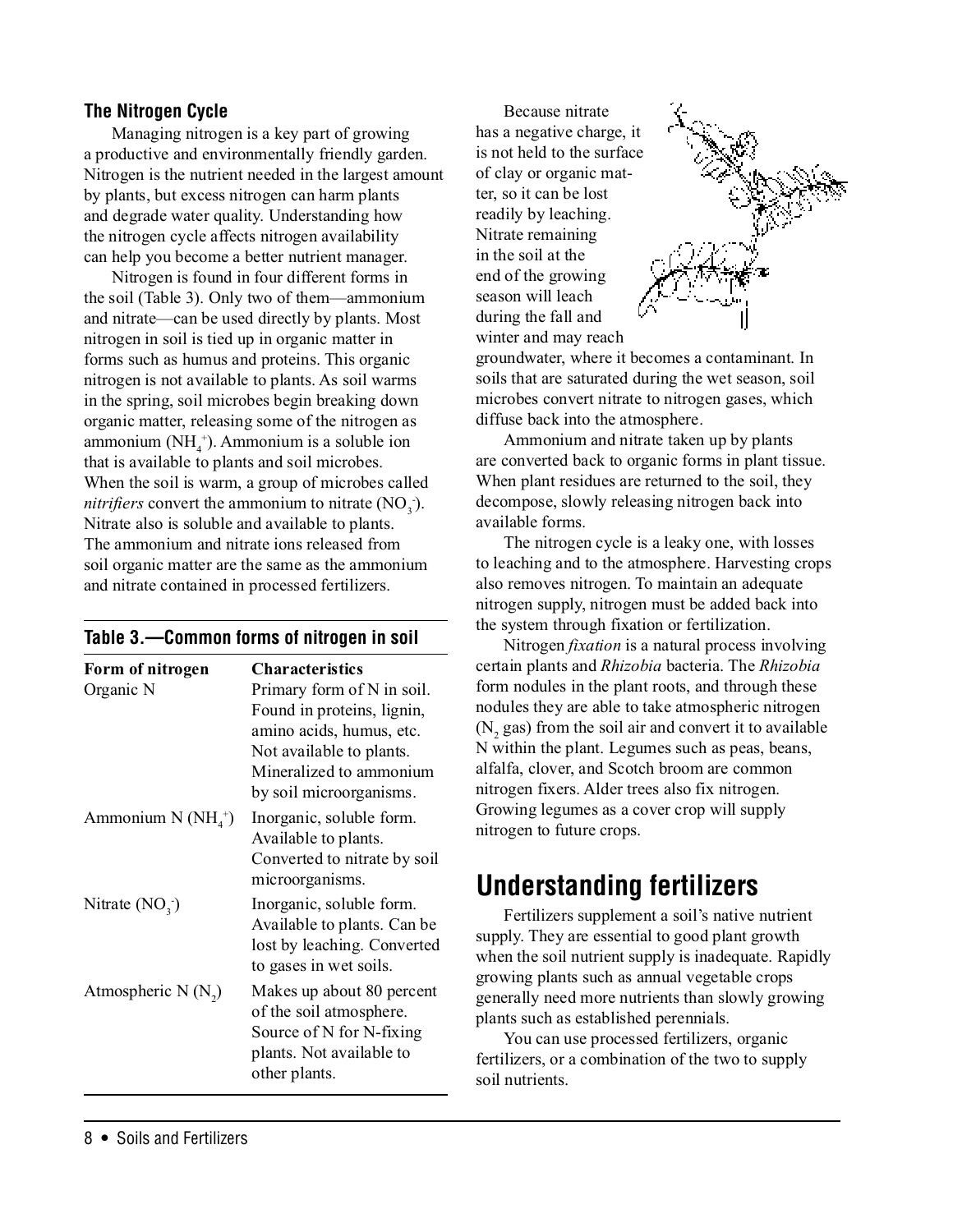

Nitrogen cycle: (a) Legumes, soil organic matter, crop residues, and organic additions (manures, composts, etc.) are sources of organic N. (b) Organic N is mineralized into ammonium (NH $_4^{\rm +}$ ) by soil microbes. (c) Commercial fertilizers supply N as ammonium or nitrate (NO<sub>3</sub>). (d) Microbes nitrify ammonium to nitrate and then nitrate. (e) Plants, microorganisms, leaching below the root zone, and release of gaseous N to the atmosphere remove N from the root zone soil solution. (f) Crop harvest removes N stored in plants. (g) Nitrogen present in both crop residues and soil microorganisms becomes a part of the soil organic N content.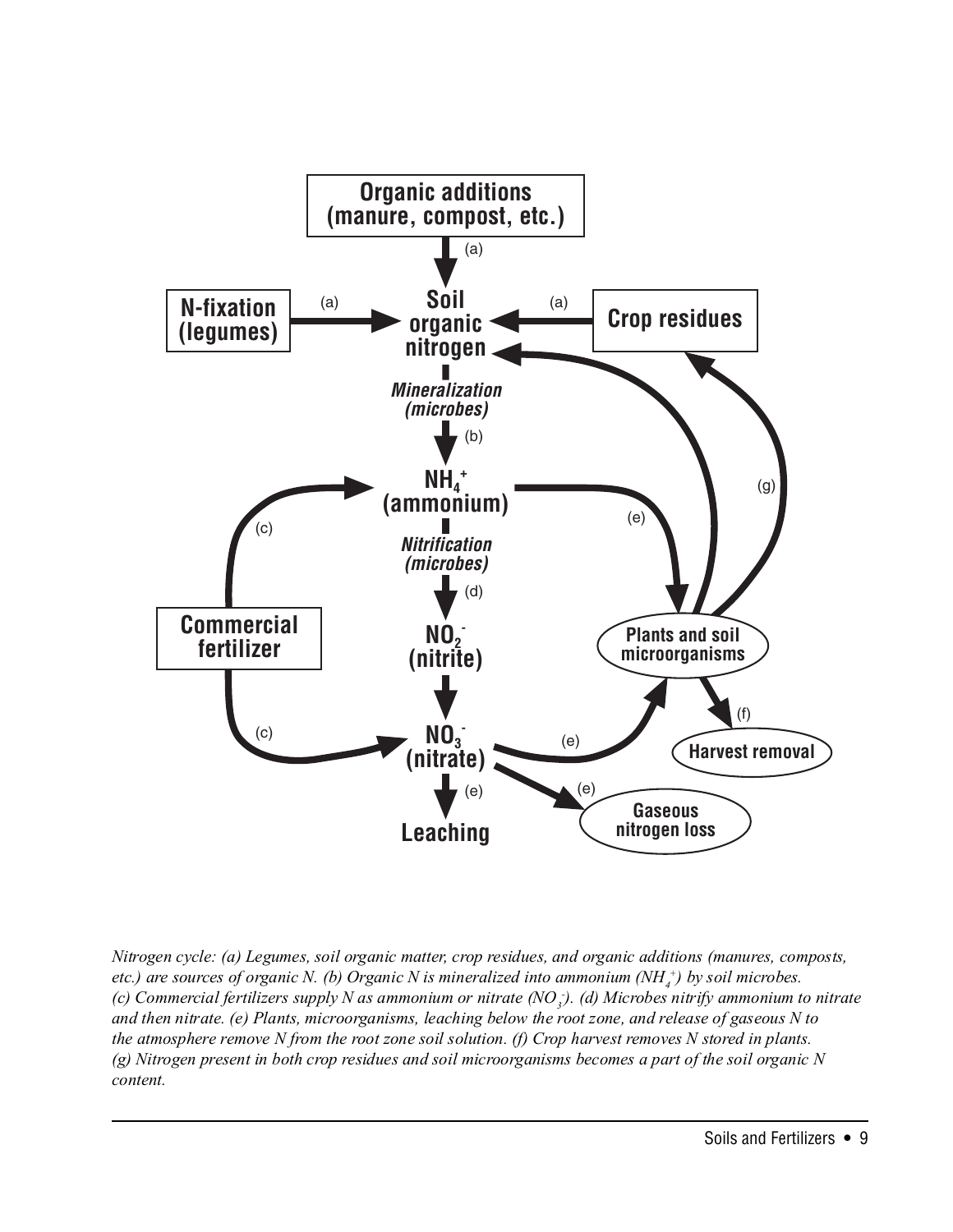### **Comparing Organic and Processed Fertilizers**

Processed fertilizers are manufactured or are refined from natural ingredients to make them more concentrated and more available to plants. Typically, they are processed into soluble, ionic forms that are immediately available to plants.

Organic fertilizers are natural materials that have undergone little or no processing. They include both biological (plant and animal) and mineral materials (Table 4). Once in the soil, organic fertilizers release nutrients through natural processes, including chemical weathering of mineral materials and biological breakdown of organic matter. The released nutrients are available to plants in water-soluble forms. These soluble forms of nutrients are the same as those supplied by processed fertilizers.

When compared with processed fertilizers, organic fertilizers usually have a lower concentration of nutrients and release nutrients more slowly. Thus, larger amounts of organic fertilizers are needed, but their effects last longer.

Using organic fertilizers recycles material that otherwise would be discarded as waste. Production of processed fertilizers, on the other hand, can create waste and use substantial amounts of energy.

Choosing organic fertilizers involves trade-offs in cost or convenience. Farmyard manure usually is inexpensive or free, but can be inconvenient to apply. Packaged organic blends, on the other hand, are convenient but often expensive.

### **Nutrient Release**

Nutrients in most processed fertilizers are available immediately. Processed fertilizers can furnish nutrients to plants in the spring before the soil is warm. However, nitrogen in these fertilizers is vulnerable to leaching loss from heavy rainfall or irrigation. Once nitrogen moves below the root zone, plants no longer can use it, and it may leach into groundwater.

Organic fertilizers are slow-release fertilizers because their nutrients become available to plants over the course of the growing season. The rate of nutrient release from organic material depends on the activity of soil microorganisms, just as it does for nutrient release from soil organic matter.

Temperature and moisture conditions that favor plant growth also favor the release of nutrients from organic matter.

Some organic fertilizers contain immediately available nutrients as well as slow-release nutrients. These fertilizers can supply nutrients to plants both early in the season and later. Fresh manure, biosolids, and fish emulsion are examples of organic fertilizers containing available nutrients. As manure ages, the most readily available nutrients are lost into the air or leached into the soil, leaving slowrelease material in the aged manure.

Some material in organic fertilizers breaks down so slowly that it is not available the first season after application. Repeated application of organic fertilizers builds up a pool of material that releases nutrients very slowly. In the long run, this nutrient supply decreases the need for supplemental fertilizer.

### **Fertilizer labels**

The labels on fertilizer packages tell the amount of each of the three primary nutrients in the fertilizer, expressed as a percent of total fertilizer weight. Nitrogen (N) always is listed first, phosphorus (P) second, and potassium (K) third.

Historically, the amount of phosphorus in fertilizer has been expressed not as P, but as units of P<sub>2</sub>O<sub>5</sub> (phosphate). Similarly, fertilizer potassium is expressed as  $K_2O$  (potash). This practice still is used for fertilizer labels and recommendations, even though there is no practical reason for the system except that people are accustomed to it. (If you need to convert from P to  $P_2O_5$ , the conversion is 1 lb P = 2.3 lb  $P_2O_5$ . For potassium, the conversion is 1 lb K = 1.2 lb K<sub>2</sub>O.)

Thus, a bag of fertilizer labeled 5-10-10 contains 5 percent nitrogen, 10 percent phosphorus expressed as  $P_2O_5$ , and 10 percent potassium expressed as  $K_2O$ . This information is called a *fertilizer analysis*.

The analysis for processed fertilizers guarantees the amount of available nutrients in the fertilizer. The analysis for organic fertilizers represents the total amount of nutrients rather than available nutrients. Because nutrients in most organic fertilizers are released slowly, the amount of immediately available nutrients is less than the total.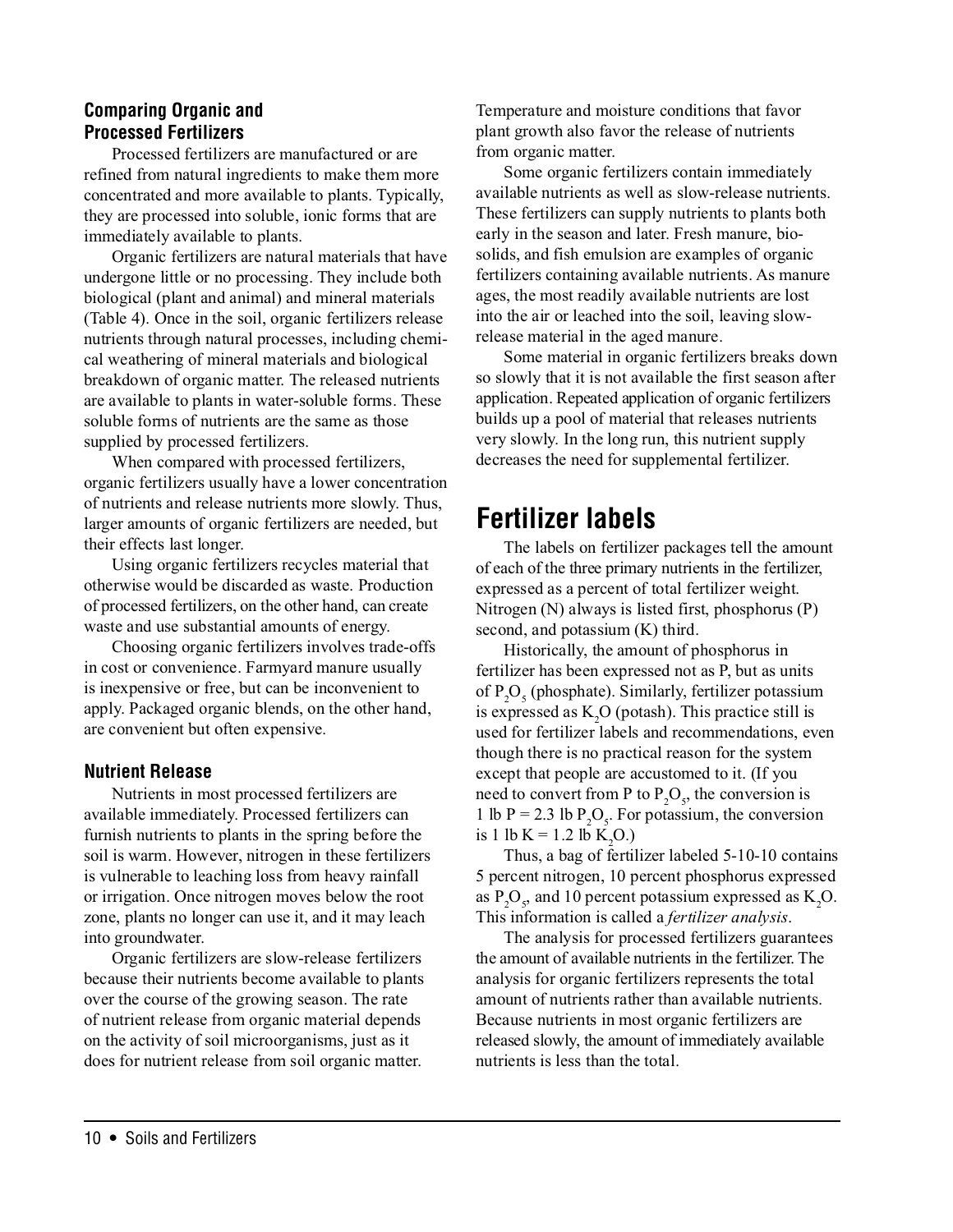### **Table 4.—Comparing organic and processed fertilizers**

|                                 | <b>Organic fertilizers</b>                                                                      | <b>Processed fertilizers</b>                                                            |
|---------------------------------|-------------------------------------------------------------------------------------------------|-----------------------------------------------------------------------------------------|
| <b>Source</b>                   | Natural materials; little or no<br>processing                                                   | Manufactured or extracted from natural<br>materials; often undergo extensive processing |
| <b>Examples</b>                 | Manure, cottonseed meal, rock<br>phosphate, fish by-products,<br>ground limestone               | Ammonium sulfate, processed urea,<br>potassium chloride                                 |
| <b>Nutrient</b><br>availability | Usually slow-release; nutrients are<br>released by biological and chemical<br>processes in soil | Nutrients usually are immediately available<br>to plants                                |
| <b>Nutrient</b><br>content      | Usually low                                                                                     | Usually high                                                                            |

### **Common processed fertilizers**

### **Nitrogen**

The raw material for processed nitrogen fertilizer is nitrogen gas from the atmosphere. The manufacturing process is the chemical equivalent of biological nitrogen fixation and requires a substantial amount of fossil fuel energy. Examples of processed nitrogen fertilizers available for home garden use include those listed in Table 5.

#### **Phosphorus and Potassium**

Processed phosphorus fertilizers come from phosphate rock. The rock is treated with acid to release phosphorus into plant-available forms.

The most common raw material for potassium fertilizers is sylvinite, a mixture of sodium chloride and potassium chloride salts. The potassium in

sylvinite is already in soluble form, but the sylvinite is treated to remove the sodium salts to make it suitable for use as a fertilizer. Some other potassium fertilizers are potassium sulfate salts, which supply sulfur as well as potassium.

Table 6 lists examples of processed phosphorus and potassium fertilizers.

### **Mixed Fertilizers**

Mixed fertilizers contain all three primary nutrients. The ratios can vary. Fertilizers for annual gardens typically have  $N: P_2O_S:K_2O$  ratios in the range of 1:1:1 or 1:2:2. Examples include 8-8-8 and 10-20-20 blends. Fertilizer blends for starting plants usually have a higher proportion of phosphorus. Lawn fertilizers are higher in nitrogen; an example is a 12-4-8 blend.

| Table 3.—Examples of processed introgen refuncer materials |                                                                                        |  |
|------------------------------------------------------------|----------------------------------------------------------------------------------------|--|
| <b>Analysis</b><br>$46 - 0 - 0$                            | <b>Comments</b><br>Rapidly converted to ammonium in soil.                              |  |
| $21 - 0 - 0$                                               | Also contains 24% available sulfur. Used with<br>acid-loving plants.                   |  |
| 18-46-0                                                    | Used in mixed fertilizers as a source of nitrogen<br>and phosphorus.                   |  |
| $35-0-0$                                                   | Sulfur coating slows release of available N, making<br>this a slow-release fertilizer. |  |
|                                                            |                                                                                        |  |

### **Table 5.—Examples of processed nitrogen fertilizer materials**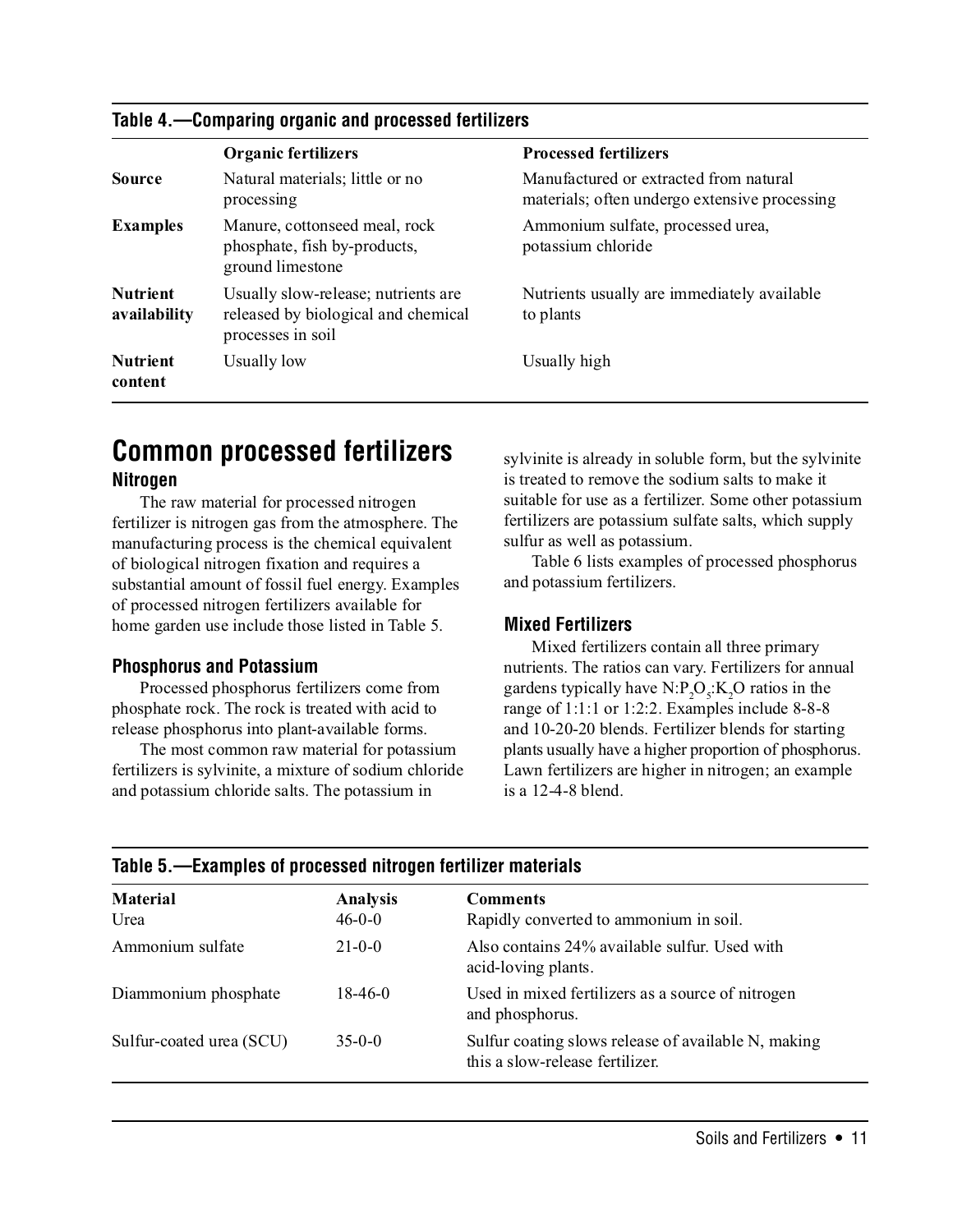| <b>Material</b>             | <b>Analysis</b> | <b>Comments</b>                                                      |
|-----------------------------|-----------------|----------------------------------------------------------------------|
| Triple superphosphate       | $0-46-0$        |                                                                      |
| Monoammonium phosphate      | $11 - 52 - 0$   | Used in mixed fertilizers as a source of nitrogen<br>and phosphorus. |
| Diammonium phosphate        | $18-46-0$       | Used in mixed fertilizers as a source of nitrogen<br>and phosphorus. |
| Potassium chloride          | $0 - 0 - 60$    |                                                                      |
| Potassium magnesium sulfate | $0 - 0 - 22$    | Also contains 11 percent magnesium and 18 percent<br>sulfur.         |
| Potassium sulfate           | $0 - 0 - 50$    | Also contains 18 percent sulfur.                                     |

### **Table 6.—Examples of processed phosphorus and potassium fertilizer materials**

### **Common organic fertilizers**

### **Animal Manure**

Farmyard manure can be an inexpensive source of nutrients. If you or your neighbors have livestock, it makes environmental and economic sense to recycle the manure as fertilizer. Packaged manure products cost more than manure off the farm, but they usually are more uniform and convenient to handle.

Animal manures vary widely in nutrient content and nutrient availability, depending on the type of animal that produced the manure and the age and handling of the manure. For example:

- **•** Fresh manure has higher levels of nutrients than aged manure.
- Manure diluted with large amounts of bedding has fewer nutrients than undiluted manure.
- **•** Exposure to rain leaches nutrients.
- **•** Composting under cover retains more nutrients, but reduces nutrient availability.

Table 7 compares average nutrient contents of typical manure products.

It doesn't take much fresh manure to fertilize a garden. One 5-gallon bucket of fresh cow manure is enough for about 50 square feet of garden. The same amount of fresh poultry manure covers 100 to 150 square feet. Larger amounts can harm crops and leach nitrogen into groundwater.

Fresh manure can carry disease-causing pathogens. Be sure to read the section on manure safety before using fresh manure. It takes larger

amounts of aged, diluted, or leached manure to provide the same amount of nutrients as fresh manure. Increase the amount of manure applied based on how much it is aged, diluted, and/or leached. Composted manure solids from dairy farms also have low nutrient availability, so you can apply them at higher rates than fresh manure. Use these manures as much for the organic matter they supply as for nutrients. You can add as much as 1 to 2 inches of manure with very low nutrient availability.

### **Table 7.—Average nitrogen, phosphate, and potash content of common manures available to gardeners**

| <b>Source</b>     | <b>Nitrogen</b> | <b>Phosphate</b><br>$P_2O_5$ | Potash<br>K,O |
|-------------------|-----------------|------------------------------|---------------|
|                   | (%)             | (%)                          | $(\bar{\%})$  |
| Composted chicken |                 |                              |               |
| manure*           | 3.0             | 2.0                          | 2.0           |
| Separated dairy   |                 |                              |               |
| solids**          | 1.5             | 1.0                          | 0.6           |
| Dry stack cattle  |                 |                              |               |
| manure**          | 1.3             | 2.0                          | 2.0           |
| Horse manure with |                 |                              |               |
| bedding           | 0.5             | 02                           | 06            |

\*Chicken manure compost data are from labels on commercial products sold in the Northwest.

\*\*Data on dry stack manure and separated dairy solids come from Washington and Oregon.

Remember that manure nutrient content can vary depending on the source and the age and handling of the manure.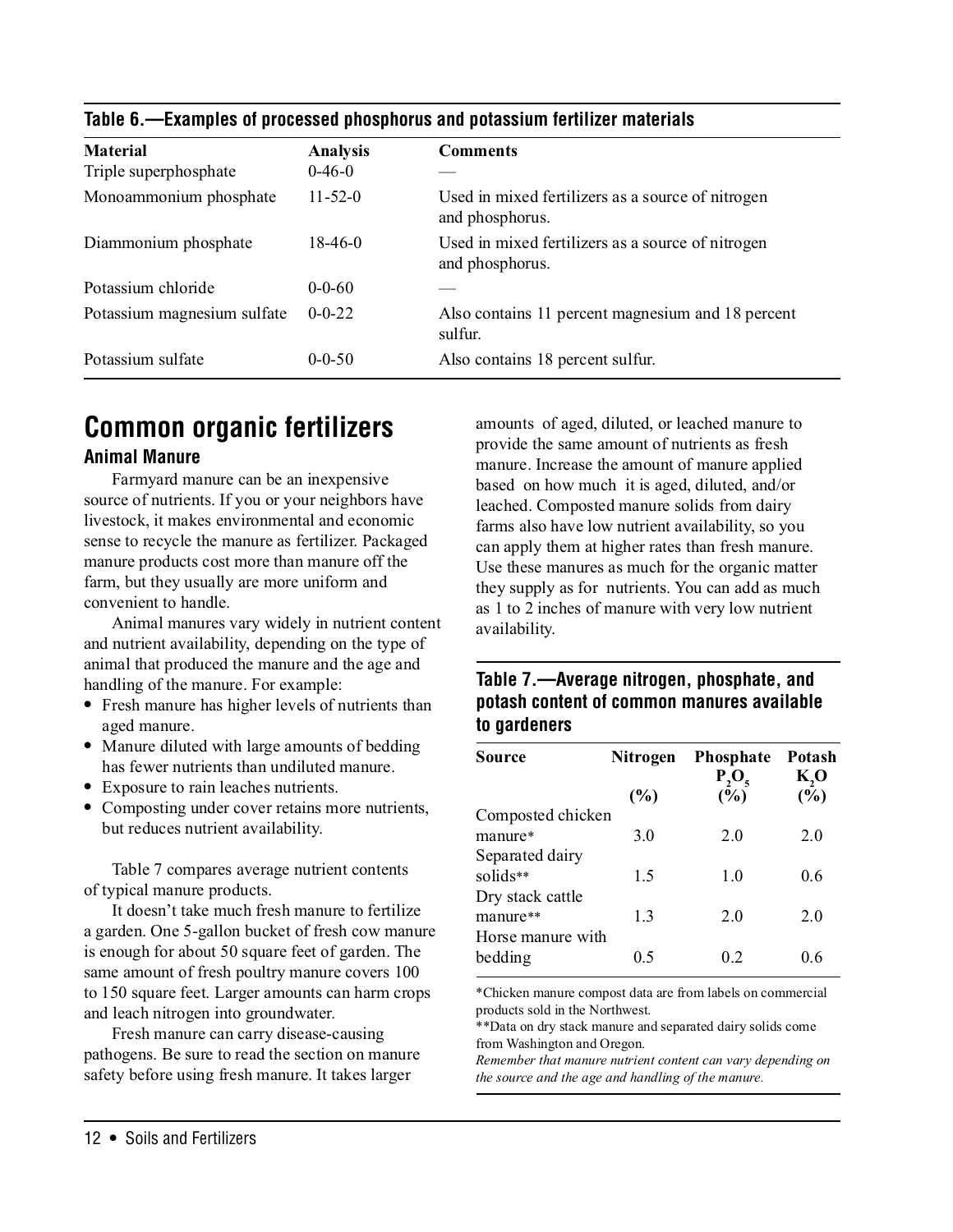# **Using Manure Safely**

Fresh manure sometimes contains diseasecausing pathogens that can contaminate garden produce. Salmonella bacteria are among the most serious pathogens found in animal manure. Pathogenic strains of E. coli bacteria also can be present in cattle manure. Manure from swine, dogs, cats, and other carnivores can contain helminths, which are parasitic worms. These pathogens are not taken up into plant tissue, but they can adhere to soil on plant roots or to the leaves or fruit of low-growing crops. The risk is greatest for root crops (e.g., carrots and radishes) or leaf crops (e.g., lettuce), where the edible part touches the soil. The risk is negligible for crops such as sweet corn, which do not contact the soil, or for any crop that is thoroughly cooked. Avoid using fresh manure where you grow high-risk crops.

Cooking destroys pathogens, but raw food carries a risk. Washing and peeling raw produce removes most pathogens, but some may remain. Composting manure at high temperatures kills pathogens, but it is very hard to maintain rigorous composting conditions in a backyard pile. Commercial manure composts are composted under controlled conditions to destroy pathogens.

Bacterial pathogens die naturally over a period of weeks or months, so well-aged manure should not contain them. Helminths in dog, cat, or pig manure can persist for years, however, so do not add these manures to your garden or compost pile.



To fine-tune your application rate, experiment with the amount you apply and observe your crops' performance. It's better to be conservative and add more nutrients later if crops seem deficient than to risk over-fertilizing.

To use manure, simply spread it over the soil and turn it in if you wish.

### **Timing Manure Applications**

The best time to apply manure is in the spring before planting. You also can apply manure in the fall, but some of the nutrients may be lost during the winter, especially west of the Cascades. Environmental risks of leaching and runoff also increase in winter. If you do apply manure in the fall, apply it early and plant a cover crop to help capture nutrients and prevent runoff. See "Green Manure" for more information.

### **Biosolids**

Biosolids are a by-product of wastewater treatment. Most of the biosolids produced in Washington and Oregon are used to fertilize agricultural and forest crops. Biosolids also are available to gardeners from some wastewater treatment plants.

A common form of biosolids is a spongy, black substance called "cake." Biosolids cake is about 20 to 25 percent dry matter and 75 to 80 percent water. It typically contains about 3 to 6 percent nitrogen and 2 to 3 percent phosphorus on a dry weight basis, as well as small amounts of potassium and trace elements. Some of the nitrogen in biosolids is immediately available to plants. The rest is released slowly. A 5-gallon bucket of biosolids cake is enough to fertilize 50 square feet of garden. Apply biosolids as you would apply manure.

Biosolids also are an ingredient in some commercial composts. Like other composts, biosolids compost releases nutrients very slowly. It is a good source of organic matter and provides small amounts of nutrients to plants.

Use only biosolids that are free of diseasecausing pathogens (Class A biosolids). Examples include biosolids compost and some heat-treated biosolids. Class B biosolids have not been treated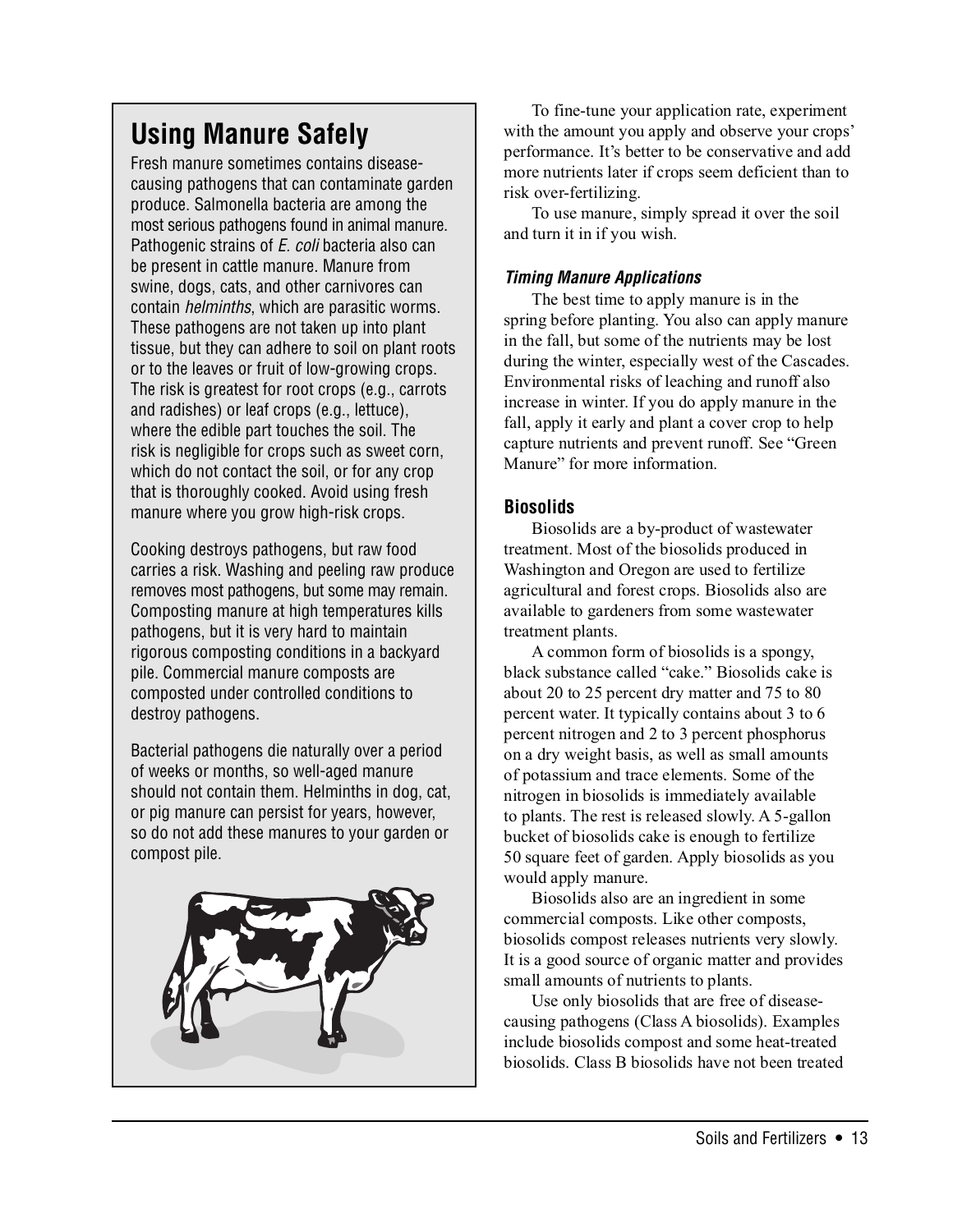to the same extent and may contain pathogens, including some that are long-lived in the soil. Check with the wastewater treatment plant to find out whether their biosolids meet Class A requirements and are available for home use.

Biosolids contain small amounts of trace elements. Some trace elements are micronutrients, which can be beneficial to crops. However, large amounts can be toxic to crops, animals, or humans. When you apply biosolids at proper rates to provide nutrients, the risk of applying harmful amounts of trace elements is negligible.

Because biosolids come from the wastewater treatment process, they contain synthetic materials that were present in the wastewater or added during treatment. Biosolids are not certified as organic fertilizers.

Biosolids do have two important characteristics common to organic fertilizers:

- **•** Their nutrients are released slowly from the organic form by natural processes in the soil.
- **•** They are a product of the waste stream that can benefit crop growth.

### **Commercial Organic Fertilizers**

Many organic by-products and some unprocessed minerals are sold as organic fertilizers. Table 8 shows approximate nutrient contents of some of



these materials. The numbers represent total nutrient content; because most are slow-release fertilizers, not all of the nutrients are available the year they are applied.

Table 8 shows that most organic fertilizer materials contain one main nutrient. The other nutrients are present in smaller amounts. Thus, although organic fertilizers contain a variety of nutrients, they may not be present in the proportions needed by plants. Several companies produce balanced organic fertilizers by blending these materials into a single product that provides all of the primary nutrients in balanced proportions.

Commercial organic fertilizers tend to be more expensive per pound of nutrients than either processed

### **Table 8.—Total nitrogen, phosphate, and potash content of some organic fertilizers**

| Source                  | Nitrogen  | <b>Phosphate</b><br>$P_2O_5$ | <b>Potash</b><br>K,O |
|-------------------------|-----------|------------------------------|----------------------|
|                         | $(\%)$    | $(\%)$                       | $(\%)$               |
| Cottonseed meal         | $6 - 7$   | $\mathcal{D}_{\mathcal{L}}$  |                      |
| Blood meal*             | $12 - 15$ |                              |                      |
| Alfalfa (as fertilizer) | 2         | 0.5                          | 2                    |
| Bat guano*              | 10        | 3                            |                      |
| Fish meal*              | 10        | 4                            |                      |
| Fish emulsion*          | $3 - 5$   |                              |                      |
| Bone meal               | $1 - 4$   | $12 - 24$                    | 0                    |
| Rock phosphate**        | 0         | $25 - 30$                    |                      |
| Greensand               | $\theta$  | $\mathbf{0}$                 | $3 - 7$              |
| Kelp meal               |           | 0. I                         | $2 - 5$              |

\*Contains a substantial amount of quickly available nitrogen that plants can use early in the season.

\*\*Very low P availability (only 2–3 percent). Useful only in acid soils.

fertilizers or manures. Sometimes the difference in price is substantial. Nevertheless, many gardeners use these products because of convenience or quick availability of nutrients. They are most economical for small gardens where little fertilizer is needed.

The cost-per-pound of nutrients in organic fertilizers varies widely, depending on the type of material, the concentration of nutrients, and the package size. Compare costs and nutrient availability when shopping for organic fertilizers.

### **How much fertilizer to use**

The goal of applying fertilizer is to supply enough nutrients to meet plant needs without accumulating excess nutrients in the soil that could leach into groundwater or run off into surface water. Soil tests and Extension publications are two standard methods for estimating fertilizer needs.

### **Soil Tests**

A soil test gives information on the levels of nutrients in your soil and recommends how much fertilizer to add each year based on the test results and the crops you grow. You don't need to test your soil every year; every 3 to 5 years is often enough.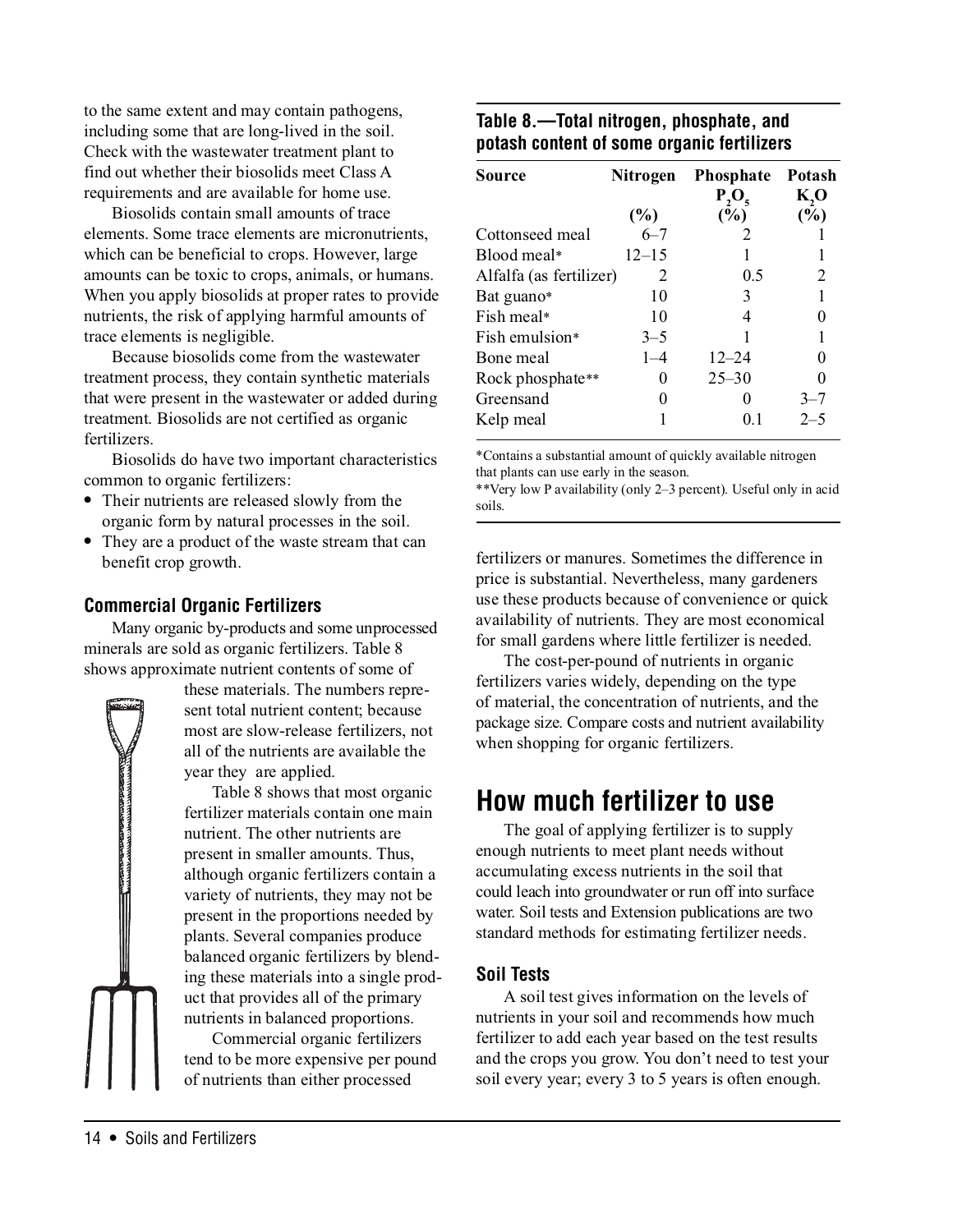A garden soil test typically includes the following nutrients: phosphorus, potassium, calcium, magnesium, and boron. The test also includes soil pH and recommends lime if needed to raise pH. In arid areas, a test for soluble salts can be worthwhile.

Soil test labs don't routinely test for nitrogen, because there is no simple way to predict nitrogen availability. The lab will give a general nitrogen recommendation, however, based on the plants you are growing and on information you provide about the soil (such as whether there is a history of manure applications, which would increase soilavailable nitrogen).

To take a soil sample, first collect subsamples from at least 10 different spots in your garden. Avoid any unusual areas, such as the site of an old trash dump, burn pile, or rabbit hutch. Sample the top foot of soil (0- to 12-inch depth). Air-dry the samples and mix them together well. Send about a pint of the mixed sample to the lab.

Because management and fertilizer recommendations vary for different crops, such as vegetables, lawns, and berries, send separate samples for each area.

Washington State University and Oregon State University do not test soils, but private labs in both states do. WSU Extension and OSU Extension Service county offices have lists of testing labs. Before choosing a lab, call to make sure they test and make recommendations for garden soils. Ask the lab:

- **•** Do you routinely test garden soils for plant nutrients and pH?
- **•** Do you use WSU or OSU test methods and fertilizer guides?
- **•** Do you give recommendations for garden fertilizer applications?
- Are there forms to fill out? What information do you need?
- **•** How much does a test cost?
- **•** How quickly will you send results?

### **Extension Publications**

If the cost of a soil test is large compared with your normal gardening costs, you can estimate fertilizer needs using Extension publications. These publications usually give recommendations for processed fertilizers, but some give guidelines for organic fertilizers as well. OSU and WSU have

published fertilizer recommendations for a variety of crops. See "For more information" at the end of this publication.

Typical Extension recommendations are for 2 lb of nitrogen per 1,000 square feet of garden, usually applied in a mixed fertilizer with a 1:1:1 ratio. Gardens with a history of fertilizer application may need less phosphorus and potassium than these rates supply. Fast-growing crops such as sweet corn need more nitrogen.

### **Calculating Fertilizer Amounts**

Fertilizer recommendations usually are given in pounds of nutrient (such as nitrogen) per unit area (typically 100 or 1,000 square feet for gardens). You will need to convert the recommendation from pounds of nutrient to pounds of fertilizer.

Example: You are following a fertilizer recommendation in an Extension publication that calls for adding 2 lb of N per 1,000 square feet of garden, using a fertilizer with a 1:1:1 ratio of nitrogen, phosphorus, and potassium. Follow these steps to find out how much fertilizer to use:

- 1. Choose a fertilizer with an appropriate analysis. For example, you can choose an 8-8-8 fertilizer, but not a 21-4-4.
- 2. Calculate how much 8-8-8 is needed for 1,000 square feet. Divide the amount of nitrogen recommended for 1,000 square feet (2 lb) by the fraction of nitrogen in the fertilizer (8% or 0.08): 2 lb  $\div$  0.08 = 25 lb per 1,000 square feet.
- 3. Calculate the area of your garden. If it is a rectangle, the area is length times width. For example, a garden 25 feet long by 20 feet wide has an area of: 25 ft  $\times$  20 ft = 500 square feet. If your garden is an odd shape, divide it into rectangles, calculate the area of each rectangle, and then add them together.

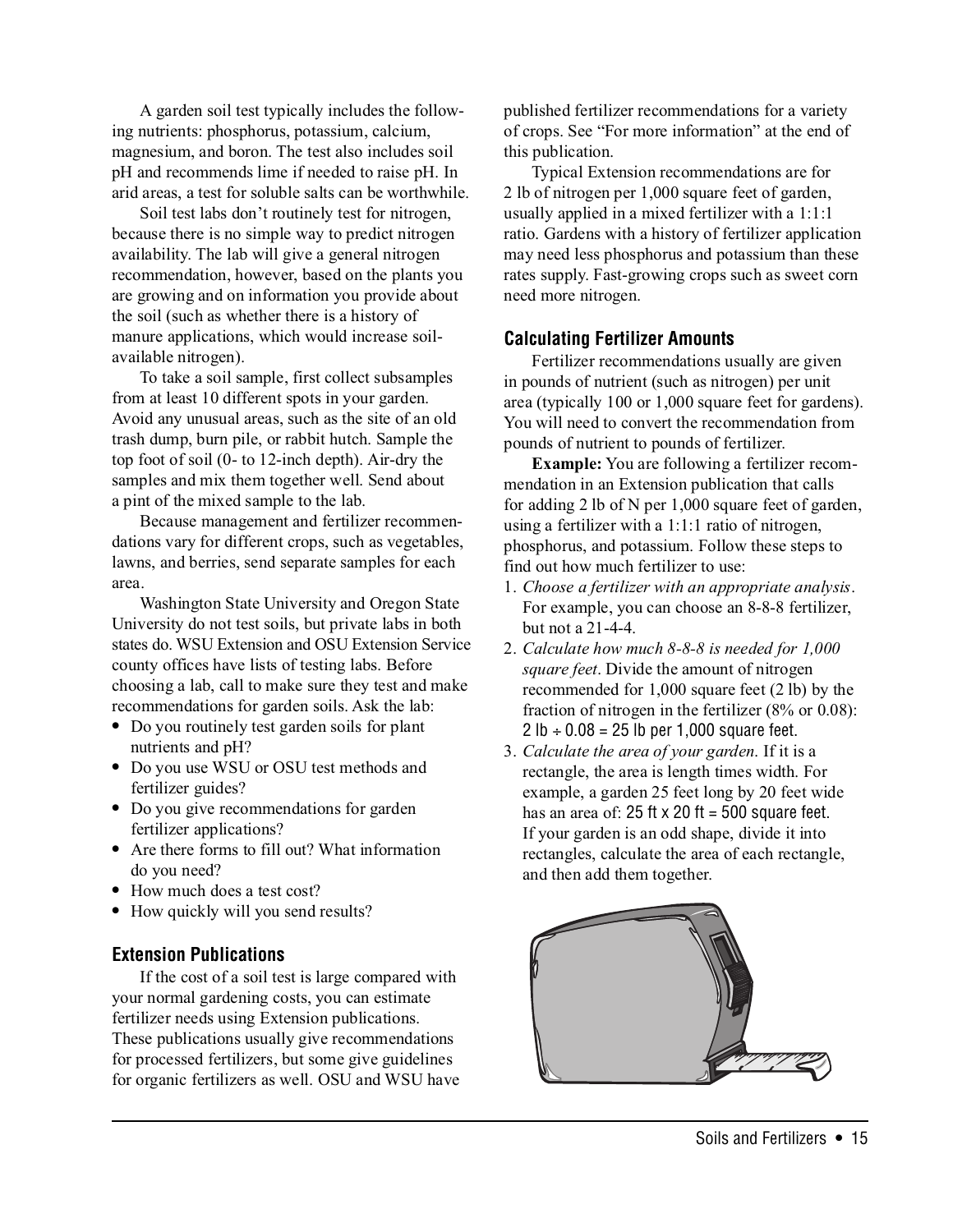4. Calculate the amount of fertilizer needed for your garden. Divide the area of your garden (500 square feet) by the area in the fertilizer recommendation (1,000 square feet). Then multiply by the fertilizer amount calculated in step 2 above:

 $(500 \div 1,000) \times 25 = 12.5$  lb of 8-8-8 fertilizer. This is the amount of fertilizer needed for your garden.

### **Estimating Organic Fertilizer Rates**

Estimating how much organic fertilizer to use can be a challenge because you must estimate the availability of nutrients in the fertilizer. Here are some tips:

- **•** Organic fertilizers with large proportions of available nutrients (such as bat guano and fish emulsion) can be substituted for processed fertilizers on a one-to-one basis. Use the same quantity as called for in the processed fertilizer recommendation.
- Apply other packaged fertilizers according to their nutrient availability. Composts, rock phosphate, and plant residues generally have lower nutrient availability than more concentrated animal products (e.g., blood meal, bone meal, and chicken manure). The recommended application rates on packaged organic fertilizers are a good guideline. Check these recommendations against other products to make sure they seem reasonable.
- **•** Nutrient concentration and availability in farmyard manures vary widely, depending on the type of manure and its age and handling. Application rates range from 5 gallons per 100 to 150 square feet for high-nitrogen chicken manure to 1 to 2 inches deep for steer or horse manure composted



with bedding. Estimate application rates based on the type of manure.

- **•** Observe your crops carefully. Lush plant growth and delayed flowering and fruiting are signs of high amounts of available nitrogen and may indicate over-fertilization.
- **•** Experiment with different fertilizer rates in different parts of a row, and see whether you notice differences in crop performance. Plan your experiment carefully so you are confident that differences are the result of different fertilizer rates, rather than differences in soil, water, sunlight, or management practices.
- Soil testing is valuable in understanding your soil's nutrient status. Many established gardens have high levels of soil fertility, and crops grow well with little fertilizer.

### **When to fertilize**

In most cases, the best time to apply fertilizer is close to the time when plants need the nutrients. This timing reduces the potential for nutrients to be lost before they are taken up by plants. Nutrient loss not only is inefficient, but may contaminate groundwater or surface water.

Plants need the largest amount of nutrients when they are growing most rapidly. Rapid growth occurs in midsummer for corn and squash, earlier for spring plantings of lettuce and other greens. Plants also need available nutrients (especially phosphorus) shortly after seeding or transplanting.

For a long-season crop such as corn, many gardeners apply a small amount of fertilizer as a starter at the time of seeding and then add a larger amount in early summer, just before the period of rapid growth. When using organic fertilizers, a single application usually is adequate, because nutrient release usually is fastest just before plant demand is greatest.

For perennial plants, timing depends on the plant's growth cycle. Blueberries, for example, benefit most from fertilizer applied early in the season at bud break, while June-bearing strawberries are fertilized after harvest. Refer to other chapters in this handbook and to Extension publications for information on timing fertilizer applications for specific crops.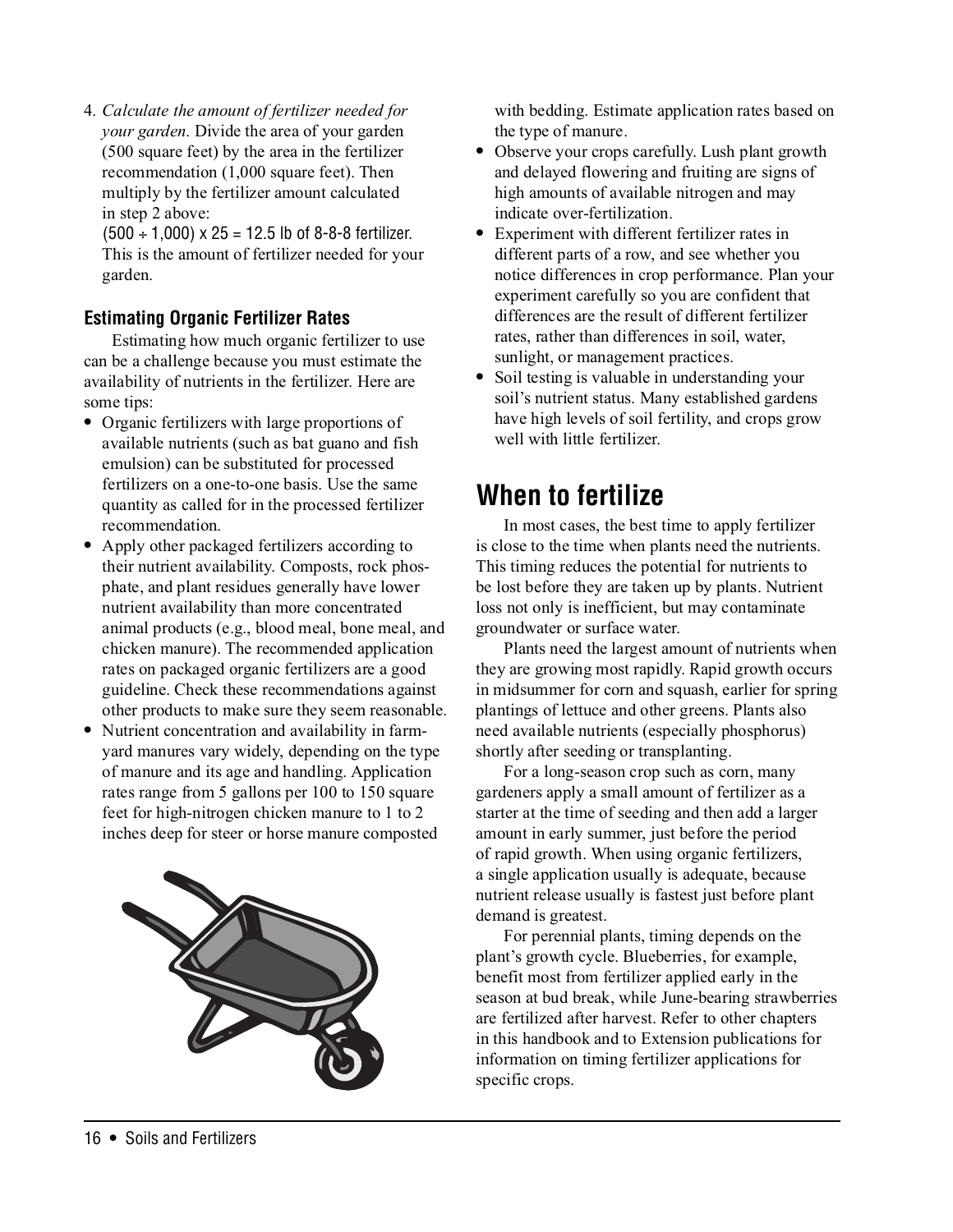# **Adding organic matter**

Organic matter builds and stabilizes soil structure, thus reducing erosion and improving soil porosity, infiltration, and drainage. It holds water and nutrients for plants and soil organisms. It also is a long-term, slow-release storehouse of nitrogen, phosphorus, and sulfur, which continuously become available as soil microorganisms break down organic matter.

The value of organic materials varies, depending on their nitrogen content (more specifically, their carbon to nitrogen, or C:N ratio). Organic materials with a low C:N ratio, such as undiluted manure or blood meal, are rich in nitrogen. They are a good source of nutrients, but must be used sparingly to avoid over-fertilization.

Materials with an intermediate C:N ratio (including many composts, leaf mulches, and cover crop residues) have lower nutrient availability. They are the best materials to replenish soil organic matter. Because they are relatively low in available nutrients, you can add them to the soil in large amounts.

Materials with a high C:N ratio (such as straw, bark, and sawdust) contain so little nitrogen that they reduce levels of available nitrogen when mixed into the soil. Soil microorganisms use available nitrogen when they break down these materials, leaving little nitrogen for plants. This process is called immobilization and results in nitrogen deficiency. If you use materials with a high C:N ratio in your garden, add extra nitrogen fertilizer to compensate for immobilization. The best use for these materials is for mulches around perennial crops or in walkways. They do not cause nitrogen immobilization until you mix them into the soil.

### **Compost**

Compost is an excellent source of organic matter for garden soils. Composting also closes the recycling loop by turning waste materials into a soil amendment. You can make compost at home or buy commercially prepared compost.

### **Making Compost**

The key to composting is to supply a balance of air, water, energy materials (materials with a low

C:N ratio, such as grass clippings, green garden trimmings, or fresh manure), and bulking agents (materials with a high C:N ratio, such as corn stalks, straw, and woody materials). You don't need additives

to stimulate your compost pile. You just need to provide conditions favorable for natural composting organisms.

Home composting can be done in hot or cold piles, in worm bins, or in soil trenches:

- **•** Hot (fast) composting produces high-quality, finished compost in 6 to 8 weeks. To maintain a hot compost pile, mix together balanced volumes of energy materials and bulking agents, keep the pile moist, and turn it frequently to keep it aerated.
- Cold (slow) composting requires less work than hot composting. Build the pile and leave it until it decomposes. This process may take months or longer. Cold composting does not kill weed seeds or pathogens. Rats and other pests can be attracted to edible wastes in cold compost piles.
- **•** You can compost fruit and vegetable scraps in a worm bin. This method works well for urban gardeners who have little space.
- **•** You can bury fruit and vegetable scraps and allow them to decompose in the soil.

### **Commercial Compost**

Yard debris is the major raw material in most commercial compost sold in Washington and Oregon. Commercial compost also may contain animal manure, biosolids, food waste, or wood waste. Commercial compost is made on a large scale, with frequent aeration and/or turning to create conditions that kill weed seeds, plant pathogens, and human pathogens.

### **Using Compost**

Adding 1 to 2 inches of compost each year helps build a productive garden soil.

You can till or dig compost directly into your garden or use it as a mulch before turning it into the soil. One cubic yard of compost covers about 300 square feet 1 inch deep.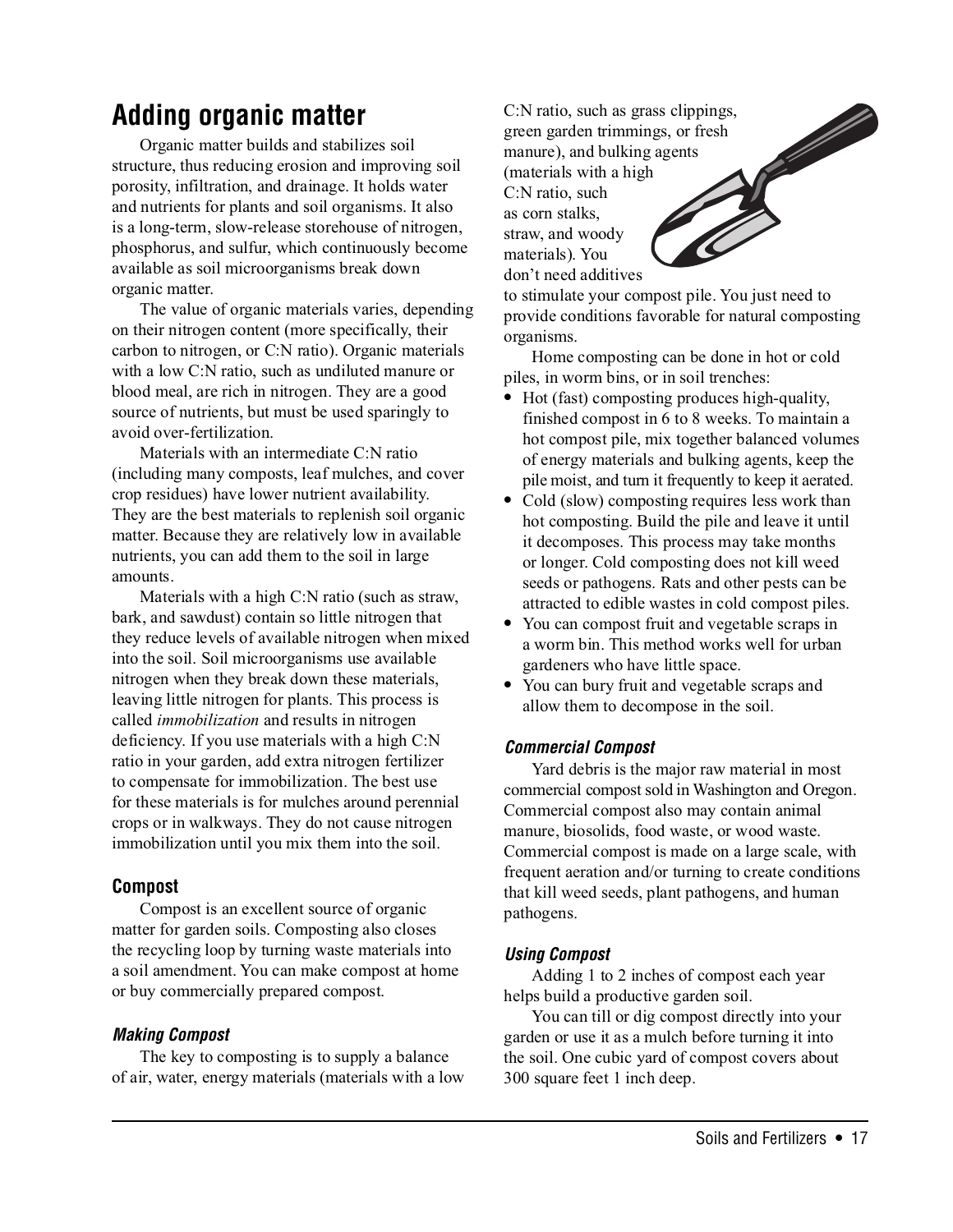In the first year after application, partially decomposed woody compost may immobilize some soil nitrogen, resulting in nitrogen deficiency for plants. If plants show signs of nitrogen deficiency (e.g., poor growth or yellow leaves), add extra nitrogen fertilizer (either organic or inorganic). In following years, most compost contributes small amounts of available nitrogen to the soil.

### **Green Manure (Cover Crops)**

Green manures are cover crops grown specifically to be tilled or dug into the soil. Planting green manure is a way to grow your own organic matter. The value of cover crops goes beyond their contribution of organic matter, however. They also can do the following:

- **•** Capture and recycle nutrients that otherwise would be lost by leaching during the winter.
- Protect the soil surface from rainfall impact.
- **•** Reduce runoff and erosion.
- **•** Suppress weeds.
- **•** Supply nitrogen (legumes only).

No one cover crop provides all of these benefits. Deciding which cover crop or combination to grow depends on which benefits are most important to you

**Table 9.—Examples of cover crops grown in Washington and Oregon**

and on which cover crops best fit into your garden plan (Table 9). With the exception of buckwheat, all of the cover crops listed in Table 9 are suitable for fall planting and spring tillage.

Gardeners usually plant cover crops in the fall and till them into the soil before planting in the spring. The earlier cover crops are planted, the more benefits they provide.

Research in western Washington showed that cereal rye planted in September captured three times as much nitrogen as an October planting. Legumes such as vetch and crimson clover need an early start to achieve enough growth to cover the soil before cold weather arrives.

If your garden contains crops into November or December, it will not be possible to plant early cover crops over the entire area. In this case, plant cover crops in areas you harvest early, and use mulch in those you harvest later. For example, plant a cover crop in a sweet corn bed immediately following harvest in September, and mulch a bed of fall greens after you remove the crop in November. You also can start cover crops between rows of late crops if space allows.

Till or dig cover crops into the soil before they flower. After flowering, plants become woody and

| Cover crop          | <b>Characteristics</b>                                                                                                           |  |
|---------------------|----------------------------------------------------------------------------------------------------------------------------------|--|
| Annual ryegrass     | Hardy, tolerates wet soils in winter, difficult to till once established.                                                        |  |
| Austrian winter pea | Legume, fixes nitrogen, does not compete well with winter weeds.                                                                 |  |
| <b>Buckwheat</b>    | Fast-growing, frost-sensitive, summer cover, ready to till in 30 days.                                                           |  |
| Barley              | Not as hardy as rye, tolerates drought, leafy growth in spring.                                                                  |  |
| Cereal rye          | Very hardy, grows quickly, matures rapidly in spring.                                                                            |  |
| Common vetch        | Legume, fixes nitrogen, easier to till than hairy vetch.                                                                         |  |
| Crimson clover      | Legume, fixes nitrogen, grows more slowly than vetch.                                                                            |  |
| Fava bean           | Legume, fixes nitrogen, grows quickly in fall.                                                                                   |  |
| Hairy vetch         | Legume, fixes nitrogen, starts slowly, grows quickly in spring,<br>good companion crop for cereal rye, can be difficult to till. |  |
| Oats                | Not hardy, tolerates wet soils.                                                                                                  |  |
| Triticale           | Produces more vegetation than cereal rye, may decompose more<br>easily.                                                          |  |
| Winter wheat        | Leafy, covers soil well, matures slowly.                                                                                         |  |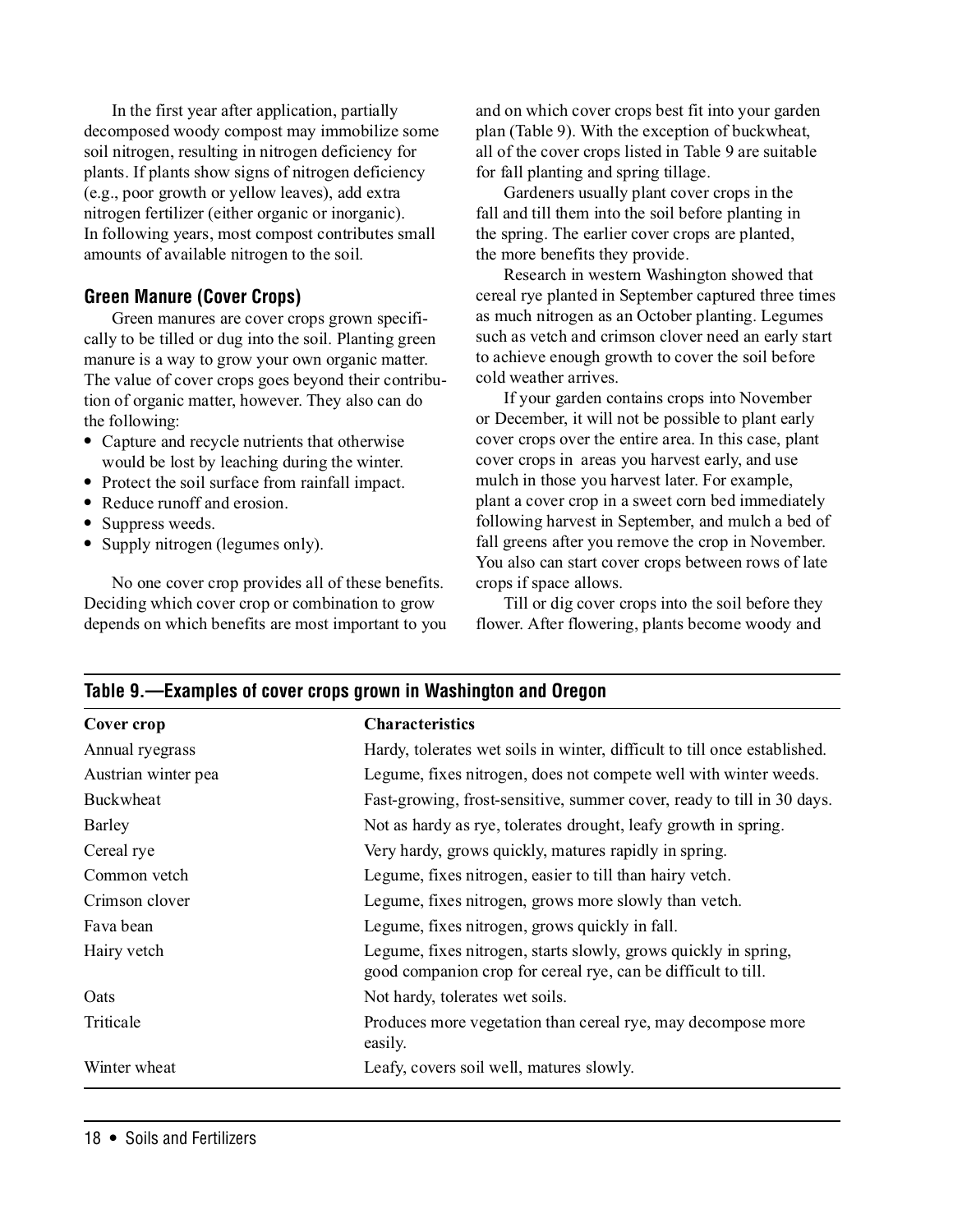decline in quality. Also, digging plants into the soil becomes quite difficult if they grow too large. If you cannot till a cover crop before it blooms, cut it off and compost it for later use. You still will get the short-term benefit of organic matter from the crowns and roots when you till your garden.

The organic matter benefits of cover crops last only about 1 year. Make cover crops an annual part of your garden rotation. If they do not fit into your garden plan, you can use winter mulches as a substitute.

# **Soil pH**

Soil pH measures the acidity or alkalinity of a soil. At a pH of 7 (neutral), acidity and alkalinity are balanced. Acidity increases by a factor of 10 with each 1-unit drop in pH below 7. For example, a pH of 5.5 is 10 times as acidic as a pH of 6.5. Alkalinity increases by a factor of 10 with each 1-unit change in pH above 7.

Native soil pH depends on the minerals present in the soil and on rainfall. Soils in arid areas tend to be alkaline, and those in rainy areas tend to be acid. Gardening and farming also affect soil pH; for example, many nitrogen fertilizers tend to reduce pH, while liming increases pH.

Soil pH influences plant growth in three ways:

- **•** It affects availability of plant nutrients (see chart below).
- **•** It affects availability of toxic metals.
- **•** It affects the activity of soil microorganisms, which in turn affects nutrient cycling and disease risk.

The availability of phosphorus decreases in acid soils, while the availability of iron increases. In alkaline soils, the availability of iron and zinc can be quite low.

### **Aluminum and Soil pH**

Aluminum availability increases in acid soils. Aluminum is one of the most common elements in soil, but it is not a plant nutrient and is toxic to plants in high concentrations. Very little aluminum is in solution in soils above pH 6, and it causes no problems for plants. As pH declines and aluminum availability increases, aluminum toxicity can become a problem.

Microbes also are affected by soil pH. The most numerous and diverse microbial populations exist in the middle of the pH range. Fewer organisms are adapted to strongly acid or strongly alkaline soils. Nutrient cycling is slower in acid and alkaline soils because of reduced microbial populations.

Many garden crops perform best in soil with pH of 5.5 to 7.5, but some (such as blueberries and rhododendrons) are adapted to more strongly acid soils. Before amending soil to adjust pH, it is important to know the preferred pH ranges of your plants.

### **Increasing Soil pH**

The most common way to increase soil pH is to add lime. Lime is ground limestone, a rock containing calcium carbonate. It is an organic (natural) amendment, suitable for use by organic gardeners.

### **Lime, Dolomitic**

Lime raises the pH of acid soils and supplies calcium, an essential nutrient. Dolomitic lime contains magnesium as well as calcium. It is a good choice for gardeners in western Washington and Oregon, where soils often are deficient in magnesium.



Effect of soil pH on the availability of plant nutrients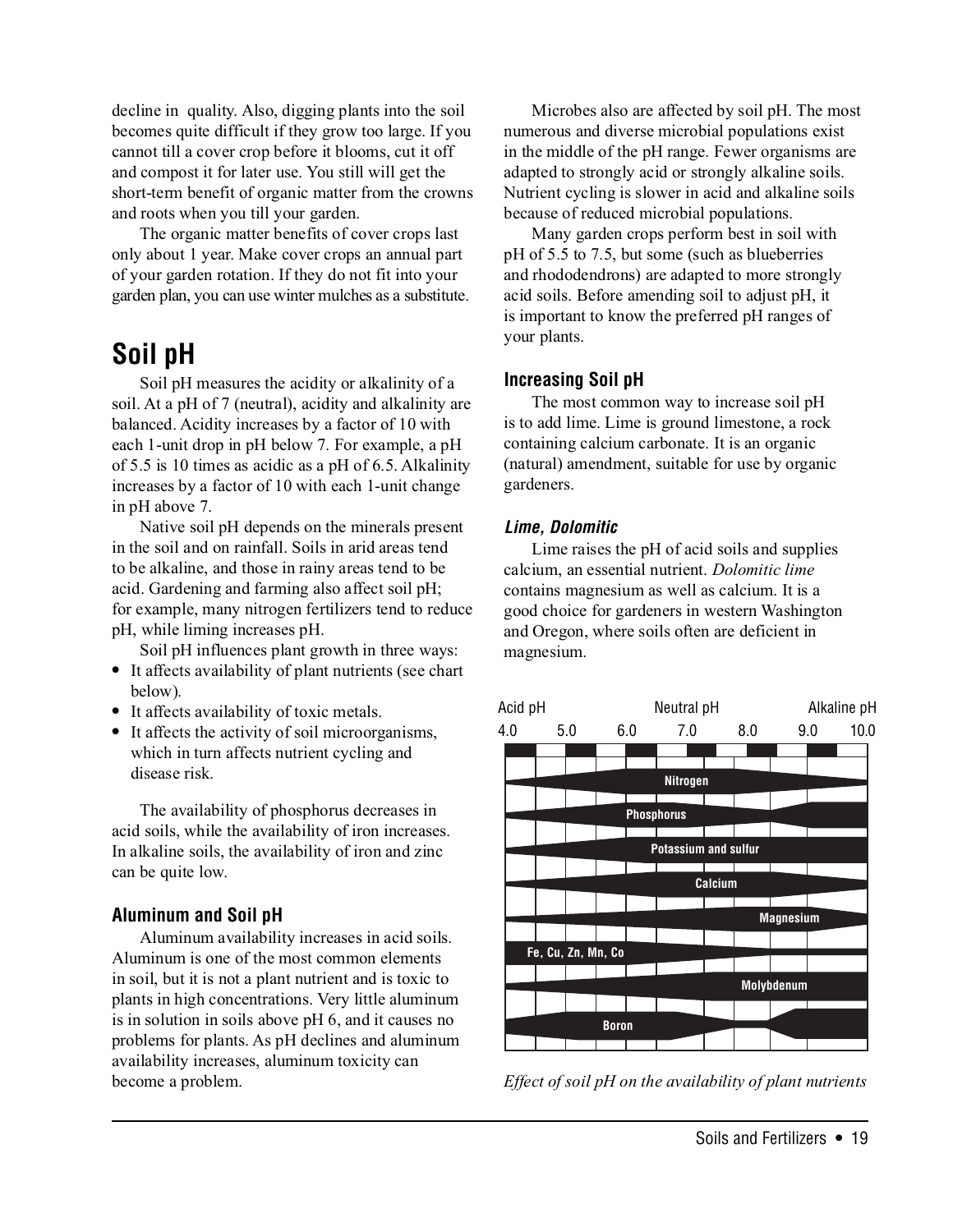The best way to determine whether your soil needs lime is to have it tested. In the absence of a soil test, gardeners west of the Cascades can add about 50 lb of lime per 1,000 square feet per year. Do not lime areas where you grow acid-loving plants, because they are adapted to acid soils.

Lime is a slow-release material. Apply it in the fall to benefit spring crops.

### **Wood Ashes**

Wood ashes are a readily available source of potassium, calcium, and magnesium. Like lime, they also raise soil pH. High rates of wood ashes may cause short-term salt injury, so apply less than 15 to 25 pounds per 1,000 square feet. We do not recommend using wood ashes in alkaline soils.

#### **Gypsum**

Gypsum (calcium sulfate) is not a substitute for lime. It supplies calcium and sulfur, but has little effect on soil pH. Gypsum has been promoted as a soil amendment to improve soil structure. In the vast majority of cases, it does not work. Gypsum improves structure only when poor structure results from excess sodium in the soil, a rare condition in the Northwest. Use organic amendments to improve soil structure, as described earlier under "Adding Organic Matter." Some compost can increase soil pH.

### **Decreasing Soil pH**

You may need to decrease soil pH if you wish to grow acid-loving plants. Elemental sulfur lowers soil pH. Soil testing is the best way to determine whether sulfur is needed and, if so, how much. In the absence of a soil test, add about 50 lb of sulfur per 1,000 square feet.

Ammonium sulfate fertilizer also lowers pH, but it takes longer than sulfur to have an effect. Urea also reduces pH slowly, as do some organic fertilizers.

# **Soil salinity**

Soil salinity can be a problem in irrigated soils in arid areas of eastern Washington and Oregon. Salts from irrigation water, fertilizer, compost, and manure applications can accumulate to the point where they harm plant growth. In areas with more rainfall, salts are leached from the soil each winter and do not accumulate in the root zone.

A salinity test measures the total soluble salts in a soil. Table 10 shows how to interpret a salinity test.

You can leach salts from soil by applying irrigation water in excess of the water-holding capacity of the soil. The excess water must drain downward through the soil to carry away excess salts. When leaching, apply water slowly enough that it drains freely through the subsoil. Three inches of excess water removes about half of the soluble salts in a soil. Five inches of water removes about 90 percent.

### **Table 10.—Soil salinity measured in conductivity units (millimhos/cm) and potential effects on plants**

| Conductivity<br>(mmho/cm) | Interpretation                                                                                                                        |
|---------------------------|---------------------------------------------------------------------------------------------------------------------------------------|
| 4 or above                | Severe accumulation of salts.<br>May restrict growth of many<br>vegetables and ornamental plants.<br>Reduce salt by leaching.         |
| 2 to $4$                  | Moderate accumulation of salts.<br>Will not restrict plant growth,<br>but may require more frequent<br>irrigation to prevent wilting. |
| Less than 2               | Low salt accumulation. Will not<br>affect plants.                                                                                     |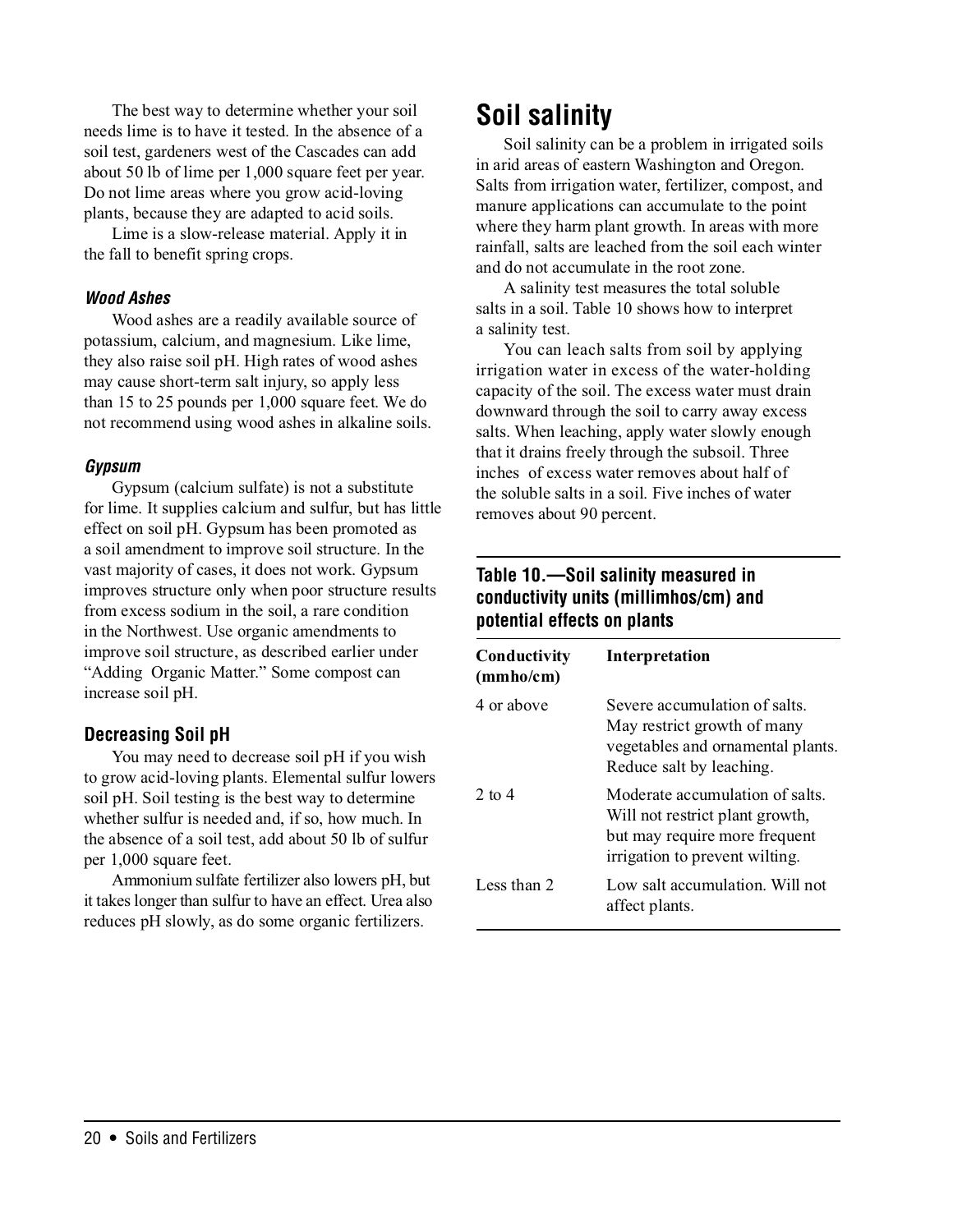# **For more information**

Both WSU and OSU publish fertilizer guides for a wide variety of specific crops.

### **WSU Extension publications:**

Cover Crops for Gardens in Western Washington and Oregon (EB1824) Fertilizing Landscape Trees and Shrubs (EB1034) Growing Small Fruits in the Home Garden (EB1640) Home Lawns (EB0482) How Much Fertilizer: Conversion Guide for Gardeners (EB1123) Role of Lime in Turfgrass Management (EB1096) Soil Treatment Procedures for the Home Gardener (EB1158)

### **OSU Extension publications:**

La Construcción de Camas Elevadas (EC 1537-S) Cover Crops for Home Gardens (FS 304) Los Cultivos de Cobertura: Una Manera Fácil de Mejorar el Suelo (EC 1538-S) Fertilizing Shade and Ornamental Trees (FS 103) Fertilizing Your Garden: Vegetables, Fruits, and Ornamentals (EC 1503) Gardening and Water Quality Protection: Understanding Nitrogen Fertilizers (EC 1492) Gardening and Water Quality Protection: Using Nitrogen Fertilizers Wisely (EC 1493) Gardening with Composts, Mulches, and Row Covers (EC 1247) A List of Analytical Labs Serving Oregon (EM 8677) Raised Bed Gardening (FS 270) Soil Sampling for Home Gardens and Small Acreages (EC 628) Willamette Valley Soil Quality Card Guide (EM 8710)

### **Other publications**

Bohn, H.L., B.L. McNeal, and G.A. O'Connor. Soil Chemistry, 2nd edition (John Wiley & Sons, New York, 1985). 360 pp.

Brady, N.C. The Nature and Properties of Soils (Macmillan Publishing Co., Inc., New York, 1998). 896 pp.

Craul, P.J. Urban Soil in Landscape Design (John Wiley & Sons, New York, 1987. 396 pp.

Donahue, R.L., R.W. Miller, and J.C. Shickluna. Soils: An Introduction to Soils and Plant Growth (Prentice-Hall, Inc., Englewood Cliffs, NJ, 1990). 768 pp.

Tisdale, S.L., and W.L. Nelson. Soil Fertility and Fertilizers (Macmillan Publishing Co., Inc., New York, 1985). 754 pp.

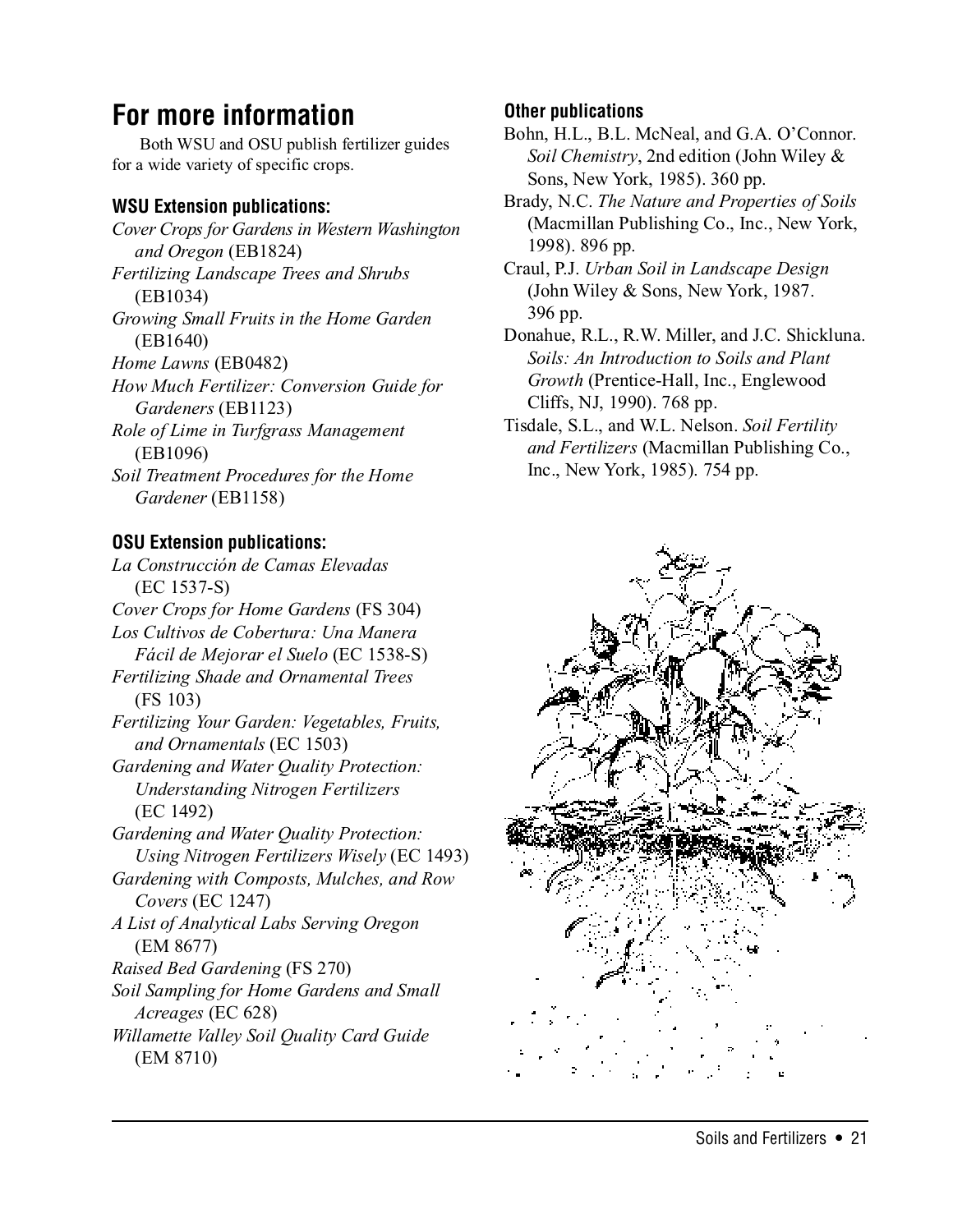# **Soils and Fertilizers Terminology**

- Aggregation—The process by which individual particles of sand, silt, and clay cluster and bind together to form peds.
- Anion—A negatively charged ion. Plant nutrient examples include nitrate  $(NO<sub>3</sub>$ <sup>-</sup>), phosphate (H2PO4-), and sulfate  $(SO_4^2)$ .
- Aspect—Direction of exposure to sunlight.
- Biosolids—A by-product of wastewater treatment sometimes used as a fertilizer.
- Capillary force—The action by which water molecules bind to the surfaces of soil particles and to each other, thus holding water in fine pores against the force of gravity.
- Cation—A positively charged ion. Plant nutrient examples include calcium  $(Ca^{+})$ and potassium  $(K^+)$ .
- Cation exchange capacity (CEC)—A soil's capacity to hold cations as a storehouse of reserve nutrients.
- Clay—The smallest type of soil particle (less than 0.002 mm in diameter).
- C:N ratio—The ratio of carbon to nitrogen in organic materials. Materials with a high C:N ratio are good bulking agents in compost piles, while those with a low C:N ratio are good energy sources.
- Cold composting—A slow composting process that involves simply building a pile and leaving it until it decomposes. This process may take months or longer. Cold composting does not kill weed seeds or pathogens.
- Compaction—Pressure that squeezes soil into layers that resist root penetration and water movement. Often the result of foot or machine traffic.
- Compost—The product created by the breakdown of organic waste under conditions manipulated by humans.
- Cover crop—A crop that is dug into the soil to return organic matter and nitrogen to the soil. Also called green manure.
- Decomposition—The breakdown of organic materials by microorganisms.
- Fertilizer—A natural or synthetic product added to the soil to supply plant nutrients.
- Fertilizer analysis—The amount of nitrogen, phosphorus (as  $P_2O_5$ ), and potassium (as  $K_2O$ ) in a fertilizer expressed as a percent of total fertilizer weight. Nitrogen (N) always is listed first, phosphorus (P) second, and potassium (K) third.

Green manure—Same as cover crop.

- Hot composting—A fast composting process that produces finished compost in 6 to 8 weeks. High temperatures are maintained by mixing balanced volumes of energy materials and bulking agents, keeping the pile moist, and turning it frequently to keep it aerated.
- Humus—The end product of decomposed animal or vegetable matter.
- Immobilization—The process by which soil microorganisms use available nitrogen as they break down materials with a high C:N ratio, thus reducing the amount of nitrogen available to plants.

Infiltration—The movement of water into soil.

- Ion—An atom or molecule with either positive or negative charges.
- Leaching—Movement of water and soluble nutrients down through the soil profile.
- Loam—A soil with roughly equal influence from sand, silt, and clay particles.
- Macropore—A large soil pore. Macropores include earthworm and root channels and control a soil's permeability and aeration.
- Micronutrient—A nutrient used by plants in small amounts (iron, zinc, molybdenum, manganese, boron, copper, and chlorine). Also called a trace element.
- Micropore—A fine soil pore, typically a fraction of a millimeter in diameter. Micropores are responsible for a soil's ability to hold water.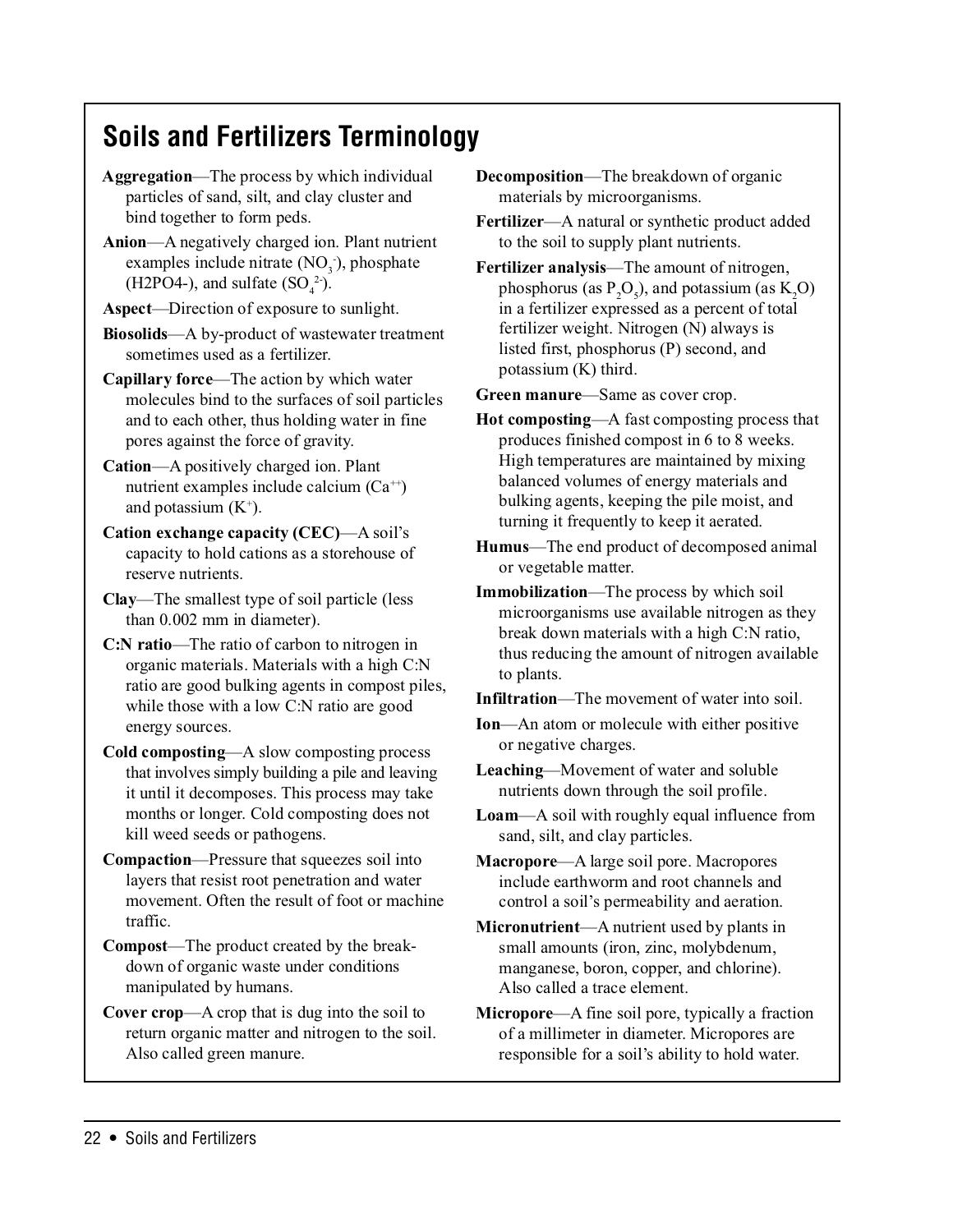### **Soils and fertilizers terminology (continued)**

- Mycorrhizae—Beneficial fungi that infect plant roots and increase their ability to take up nutrients from the soil.
- Nitrifier—A microbe that converts ammonium to nitrate.
- Nitrogen cycle—The sequence of biochemical changes undergone by nitrogen as it moves from living organisms, to decomposing organic matter, to inorganic forms, and back to living organisms.
- Nitrogen fixation—The conversion of atmospheric nitrogen into plant-available forms by Rhizobia bacteria.
- Organic fertilizer—A natural fertilizer material that has undergone little or no processing. Can include plant, animal, and/or mineral materials.
- Organic matter—Any material originating from a living organism (peat moss, compost, ground bark, manure, etc.).
- Pathogen—A disease-causing organism. Pathogenic soil organisms include bacteria, viruses, fungi, and nematodes.
- Ped—A cluster of individual soil particles.
- Permeability—The rate at which water moves through a soil.
- pH—A measure of acidity or alkalinity. Values from 0 to 7 indicate acidity, a value of 7 is neutral, and values from 7 to 14 indicate alkalinity. Most soils have a pH between 4.5 and 9.
- Phosphate—The form of phosphorus listed in most fertilizer analyses  $(P_2O_5)$ .
- Potash—The form of potassium listed in most fertilizer analyses  $(K_2 0)$ .
- Primary nutrient—A nutrient required by plants in a relatively large amount (nitrogen, phosphorus, and potassium).
- Processed fertilizer—A fertilizer that is manufactured or is refined from natural ingredients to be more concentrated and more available to plants.
- Quick-release fertilizer—A fertilizer that contains nutrients in plant-available forms such as ammonium and nitrate.
- Rhizobia bacteria—Bacteria that live in association with roots of legumes and convert atmospheric nitrogen to plant-available forms, a process known as nitrogen fixation.
- Rhizosphere—The thin layer of soil immediately surrounding plant roots.
- Sand—The coarsest type of soil particle (0.05 to 2 mm in diameter).
- Secondary nutrient—A nutrient needed by plants in a moderate amount (sulfur, calcium, and magnesium).
- Silt—A type of soil particle that is intermediate in size between sand and clay (0.002 to 0.05 mm in diameter).
- Slow-release fertilizer—A fertilizer material that must be converted into a plant-available form by soil microorganisms.
- Soil—A natural, biologically active mixture of weathered rock fragments and organic matter at the earth's surface.
- Soil salinity—A measure of the total soluble salts in a soil.
- Soil solution—The solution of water and dissolved minerals found in soil pores.
- Soil structure—The arrangement of aggregates (peds) in a soil.
- Soil texture—How coarse or fine a soil is. Texture is determined by the proportions of sand, silt, and clay in the soil.
- Soluble salt—A compound often remaining in soil from irrigation water, fertilizer, compost, or manure applications.
- Water-holding capacity—The ability of a soil's micropores to hold water for plant use.